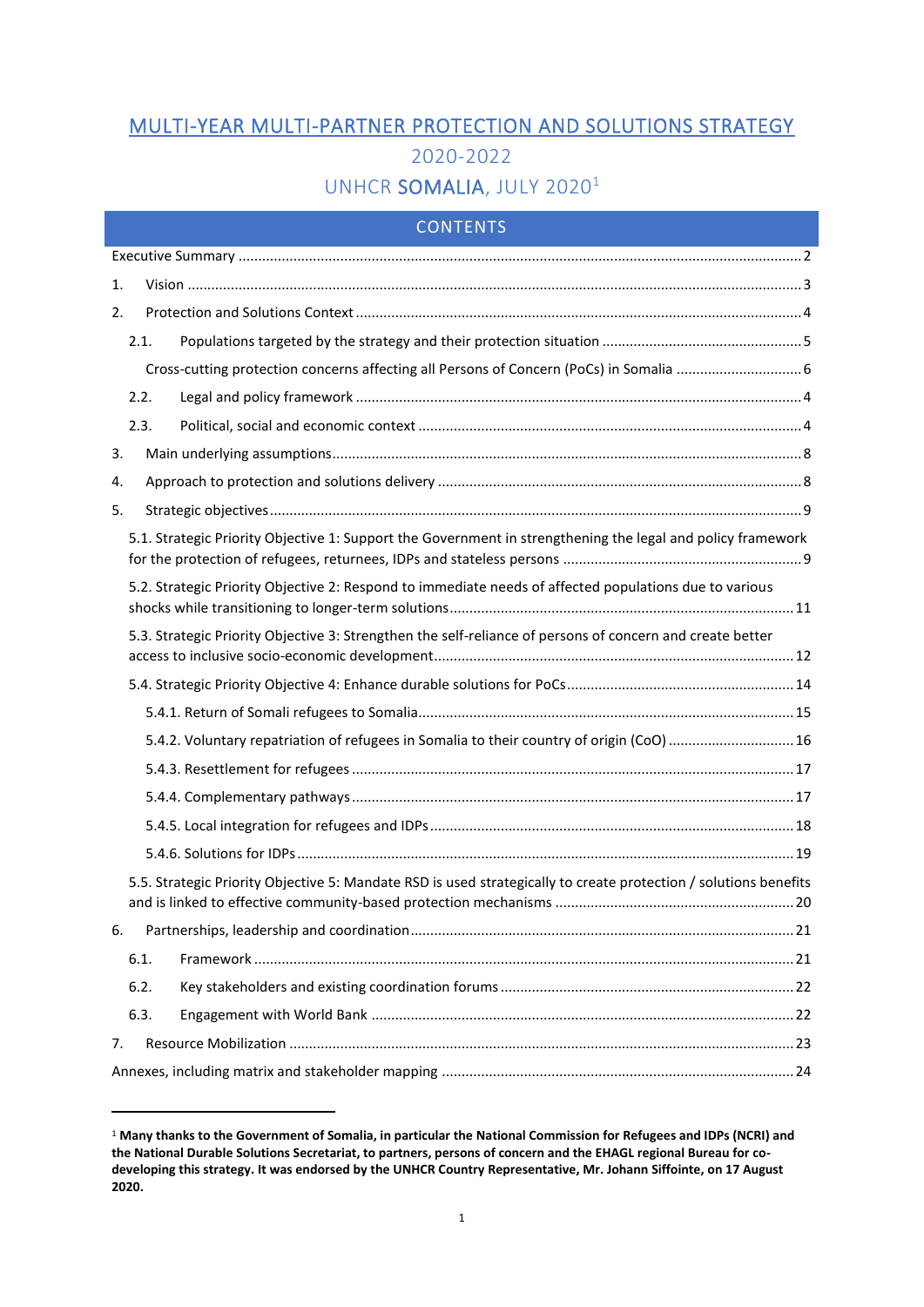## **EXECUTIVE SUMMARY**

<span id="page-1-0"></span>This Multi-Year Multi-Partner Protection and Solutions Strategy (the "Strategy") covering 2020-2022 has been **co-developed** with Government authorities, partners, persons of concern (PoCs) and the UNHCR Regional Bureau. Its purpose is to pave the way towards achieving a clear **shared set of objectives**, while remaining broad enough to allow for flexibility given the fluid operational context. This Strategy is accompanied by a **Matrix** that outlines baselines, expected impact and milestones for each year, tied to risks and mitigation measures.

**Protection and solutions considerations will be injected into all areas of engagement** with a focus on building the capacity of Government institutions and supporting them in their primary responsibility to protect and to seek long-term solutions to displacement. UNHCR Somalia remains committed to providing support to the Government towards the achievement of their four solutionscentred pledges made at the Global Refugee Forum in December 2019. UNHCR promotes national ownership and multi-stakeholder partnerships approach, as well as area-based, "whole-of-society" and "whole-of-Government" approaches, in line with the Comprehensive Refugee Response Framework and Global Compact on Refugees.

UNHCR Somalia recognises that, in the face of decreasing funding, increasing needs in Somalia can be best addressed through enhanced and expanded partnerships. The Operation is committed to **Delivering as One** and is fully engaged in relevant coordination forums. It stands ready to support the possible new coordination forum on solutions under the architecture of the Government's National Development Plan 9 (NDP-9).<sup>2</sup> Partnerships with private sector and World Bank will be strengthened. Committed to bridging the humanitarian-development-peace nexus, UNHCR Somalia will mobilise partners and other key stakeholders to advocate for the inclusion of all PoCs into existing national systems (including health, education and social protection), including through the UN Cooperation Framework which adopts and advances the objectives of NDP-9. Leveraging the **Centrality of Protection Strategy** will help to ensure system-wide commitment to protection as a collective responsibility of the entire Humanitarian Country Team (HCT), operationalised through the Humanitarian Response Plan (HRP).

This document lays out **five strategic objectives** focusing on areas where UNHCR and partners **can make a difference** based on expertise, capacity and lessons learned. They include the following:

1. By 2022, the domestication of the AU Convention for the Protection and Assistance of IDPs in Africa (Kampala Convention); enactment of the Refugee Act, Citizenship Bill and National Migration Policy (covering PoCs in mixed movements); accession to the 1954 and 1961 Stateless Conventions and the adoption of the National Durable Solutions Strategy will provide a *strengthened legal and policy framework for the protection of refugees, returnees, IDPs and stateless persons*. They will complement the IGAD Nairobi Declaration on Durable Solutions for Somali Refugees and Reintegration of Returnees in Somalia<sup>3</sup>, the IGAD Djibouti Declaration on education for refugees, returnees and host communities <sup>4</sup> and the IGAD Kampala Declaration on Jobs, Livelihoods, and Self-Reliance for Refugees, Returnees, and Host Communities. <sup>5</sup> Programmatic interventions include advocacy, technical support to the

<sup>&</sup>lt;sup>2</sup> Somalia National Development Plan 2020-2024, available at: [http://mop.gov.so/wp-content/uploads/2019/12/NDP-9-](http://mop.gov.so/wp-content/uploads/2019/12/NDP-9-2020-2024.pdf) [2020-2024.pdf](http://mop.gov.so/wp-content/uploads/2019/12/NDP-9-2020-2024.pdf)

<sup>3</sup> March 2017, available at[: https://igad.int/communique/1519-communique-special-summit-of-the-igad-assembly-of](https://igad.int/communique/1519-communique-special-summit-of-the-igad-assembly-of-heads-of-state-and-government-on-durable-solutions-for-somali-refugees)[heads-of-state-and-government-on-durable-solutions-for-somali-refugees](https://igad.int/communique/1519-communique-special-summit-of-the-igad-assembly-of-heads-of-state-and-government-on-durable-solutions-for-somali-refugees) .

<sup>4</sup> December 2017, available at:

[https://igad.int/attachments/article/1725/Djibouti%20Declaration%20on%20Refugee%20Education.pdf.](https://igad.int/attachments/article/1725/Djibouti%20Declaration%20on%20Refugee%20Education.pdf)

<sup>5</sup> March 2019, available at: [https://data2.unhcr.org/en/documents/details/69790.](https://data2.unhcr.org/en/documents/details/69790)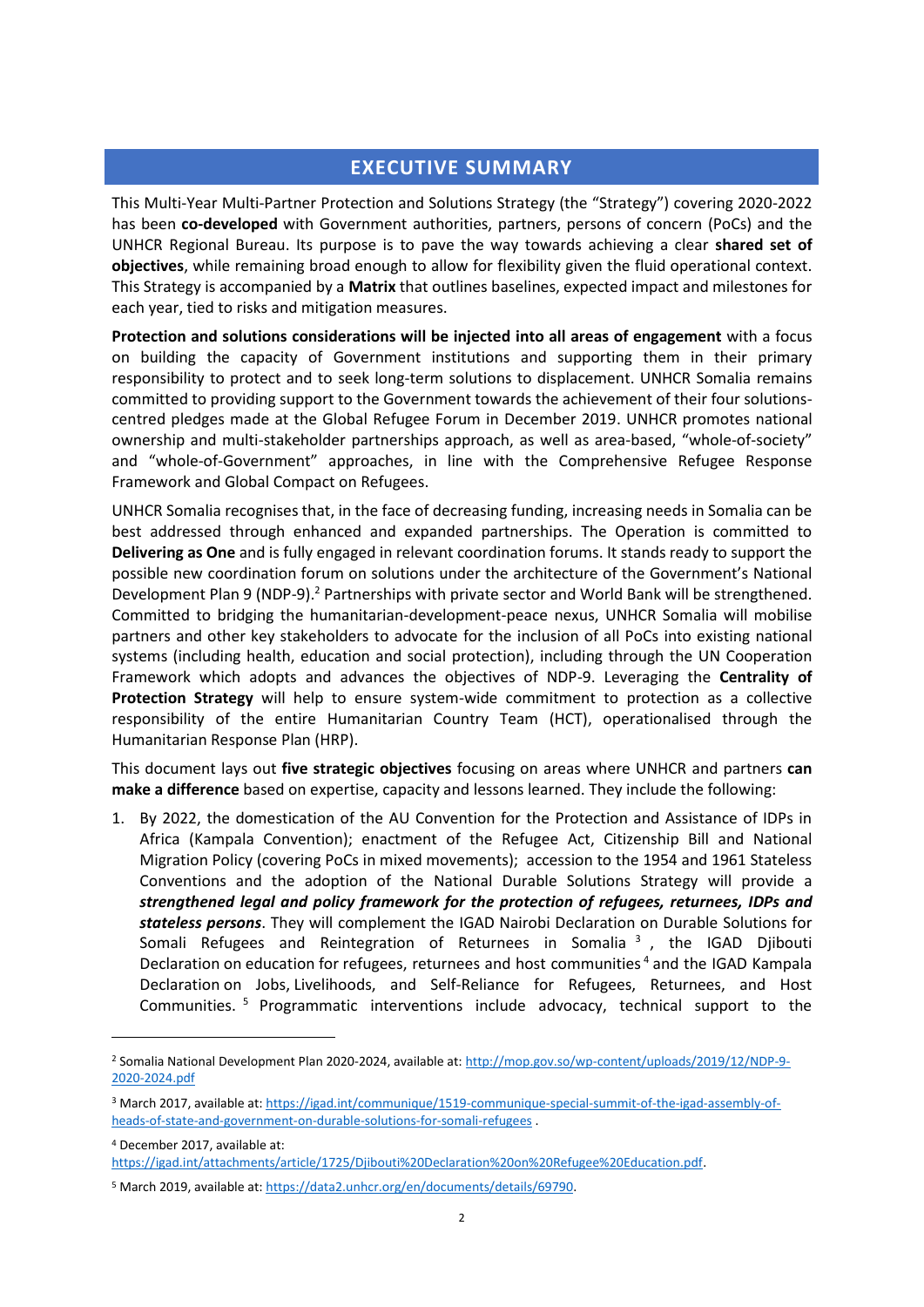development and implementation of legislation/policy, capacity building and strengthening coordination mechanisms on mixed movements.

- 2. *Respond to the immediate needs of affected populations arising from various shocks* using the UNHCR-(co)/led Clusters - Protection, NFI/Shelter and CCCM - in an accountable and timely manner. At the same time, *transition to longer-term solutions* by strengthening early warning mechanisms, anticipatory action and community-based protection, as well as through support to sustainable solutions to the cyclic floods/ drought.
- 3. *Strengthen self-reliance and create better access to inclusive socio-economic opportunities by:* Introducing the Graduation Approach; providing skills trainings; using business incubator approaches and integrated community-based protection/ livelihoods projects; building of national/ state capacity in urban planning functions with a focus on environmental sustainability and gender equality; creating access to micro-finance; supporting social capital; inclusion into social protection mechanisms.
- 4. *Enhance durable solutions for PoCs*: Support the development of the National Durable Solutions Strategy; together with Government and partners, help create conducive environments for refugees to voluntarily return in safety and dignity; Post Returns Monitoring; collaboration with Government and UNICEF to strengthen access to and inclusion of refugee children and youth to national education systems and re-integration of returnee children and youth to the same. Further, support linkage of refugee, returnee and IDP students to livelihood and employment opportunities to build resilience and self-reliance, explore the opportunities for strengthening partnership with development partners in that regard; strategic use of resettlement; strengthened engagement on complementary pathways; promotion of local solutions for refugees and IDPs.
- 5. More than 15,000 individuals in Somalia are pending *Mandate Refugee Status Determination (RSD).* Clearing this backlog is not possible due to staffing and budgetary constraints, and such an approach would also not be in keeping with UNHCR's 2015 RSD strategic directions. Only those in need of RSD to achieve solutions or protection benefits will be prioritised for RSD processing. RSD case processing might also be necessary in certain case profiles for which integrity concerns arise. The system will be made more efficient on the basis of clear prioritization criteria, with a strengthened community-based identification mechanism. The operation will migrate to the new proGres version 4 database.

## <span id="page-2-0"></span>**1. VISION**

**UNHCR aims to remain agile and action-oriented, and to deliver quality, people-centered solutions to protection challenges in Somalia through strengthened partnerships, including with Government, UN, civil society, host community and communities of concern. UNHCR and partners will leverage their comparative advantages in response to a complex, fluid, and fast-paced operational context, the complex inter-agency landscape to ensure more coherence and better impact, engage and deliver. 6**

<sup>6</sup> Hence, an outlook beyond three years is difficult to establish.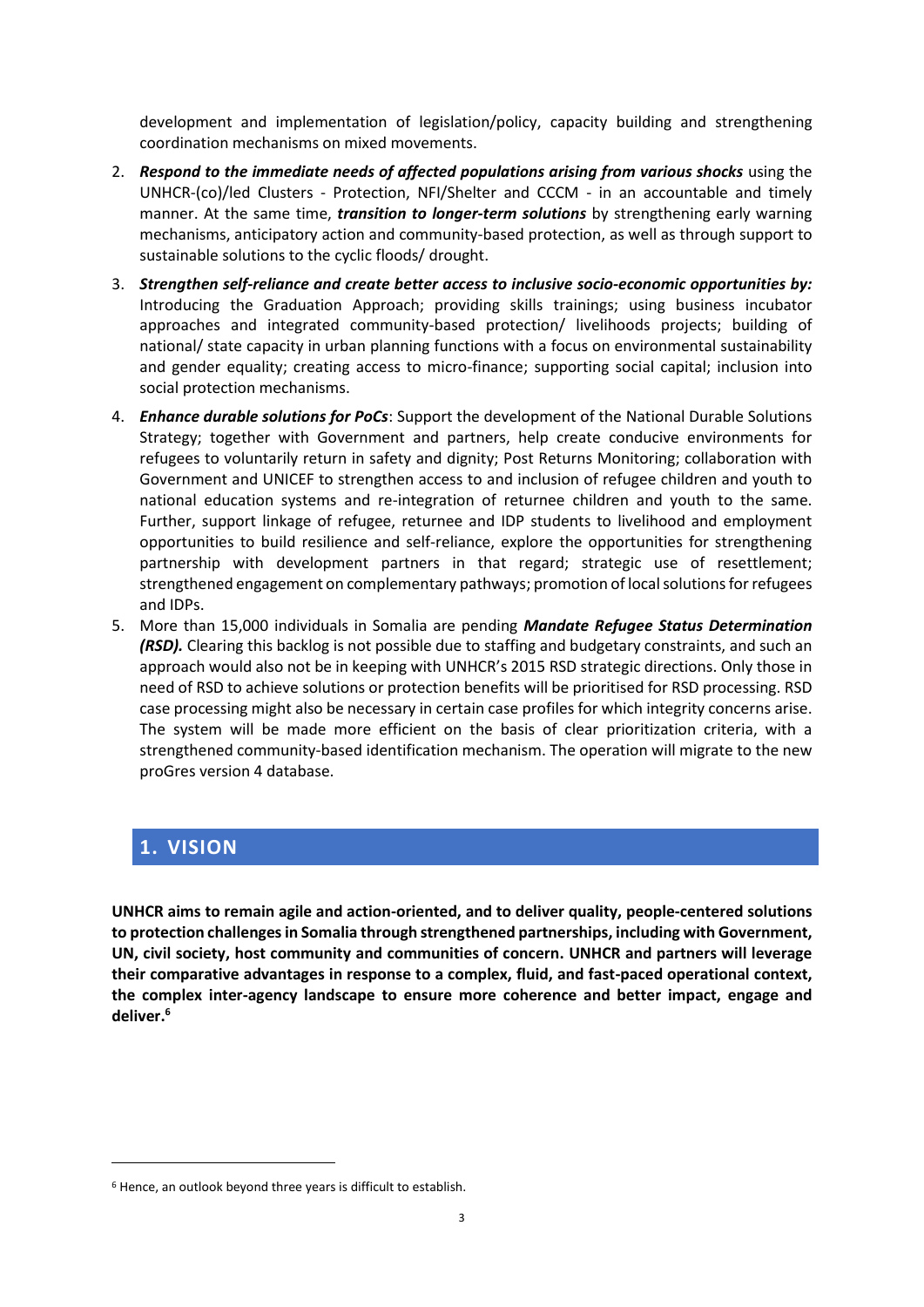## <span id="page-3-0"></span>**2. PROTECTION AND SOLUTIONS CONTEXT**

Almost three decades of protracted and new armed conflict combined with cyclical climate shocks, have left over 5 million people in Somalia in need of humanitarian assistance.<sup>7</sup> Attacks on civilians and forced evictions remain pervasive features of the protection crisis in Somalia. The conflict is two-fold: armed conflict between Government forces versus non-state armed groups on the one hand, and clanbased violence leading to localized/short-term displacement on the other hand. The current security situation significantly hinders the delivery of aid, especially in hard-to-reach areas. The process of developing and implementing durable solutions in Somalia is recognized as a priority by all levels of Government. Donors are supporting the durable solutions agenda in Somalia by funding implementing partner consortia and by working with the Government.

## <span id="page-3-2"></span>**2.1. POLITICAL, SOCIAL AND ECONOMIC CONTEXT**

Despite Somalia's rapid urbanization, its economy has remained largely agro-pastoral (75% of GDP), translating into high vulnerability to climate-related shocks and events. Southern and central regions of Somalia have the highest level of multi-dimensional poverty, followed by Puntland and Somaliland.<sup>8</sup> Despite some slow economic recovery, Somalia has experienced major setbacks resulting from COVID-19 (including declining remittance flows) and remains one of the poorest countries in the world with more than half of the population living below the poverty line. The political and security situation remains volatile and unpredictable, not only from the persistent reality of terrorism but also the weak rule of law and the fragile relations between the FGS and the Federal Member States (FMS). Particularly at local levels, conflicts over internal administrative boundaries persist. Al-Shabaab continues to be the main threat to peace across the country. The gradual downsizing of AMISOM may further negatively impact the overall security situation. In June 2020, the Head of the National Independent Electoral Commission called for the planned parliamentary and presidential elections to be postponed to August 2021.

## <span id="page-3-1"></span>**2.2. LEGAL AND POLICY FRAMEWORK**

Somalia is a State Party, without reservations, to the 1951 Refugee Convention and the 1967 Protocol as well as the 1969 Convention Governing the Specific Aspects of Refugee Problems in Africa (OAU Convention), Convention on the Rights of the Child, Convention on the Rights of Persons with Disabilities, Convention Against Torture and Other Cruel Inhuman or Degrading Treatment or Punishment, International Covenant on Civil and Political Rights, International Convention on the Elimination of All forms of Racial Discrimination as well as the International Covenant on Economic, Social and Cultural Rights.

Presidential Decree No. 25 (1984) on Determination of Refugee Status established an Eligibility Committee for Refugee Status Determination (RSD) but it has been inactive at the national level for many years. Somaliland agreed to be bound by international treaties entered by Somalia before 1991. The Somaliland National Displacement and Refugee Agency (NDRA) applies the 2011 National Asylum Policy and Puntland the progressive Refugee Protection Act of 2017. The FGS, Somaliland and Puntland authorities recognize refugee status accorded by UNHCR, which conducts first instance RSD and appeals. Access to asylum and the right to appeal is respected in Somalia. Yemenis (and Syrians and Palestinians in Somaliland) are accorded refugee status on a *prima facie* basis. All other nationalities in each region are required to undergo individual RSD. The status and treatment of RAS is governed

<sup>7</sup> 2020 Somalia Humanitarian Response Plan (HRP), available at: [https://reliefweb.int/report/somalia/somalia](https://reliefweb.int/report/somalia/somalia-humanitarian-response-plan-2020-january-2020)[humanitarian-response-plan-2020-january-2020.](https://reliefweb.int/report/somalia/somalia-humanitarian-response-plan-2020-january-2020)

<sup>8</sup> For details see UNHCR Somalia Livelihoods strategy.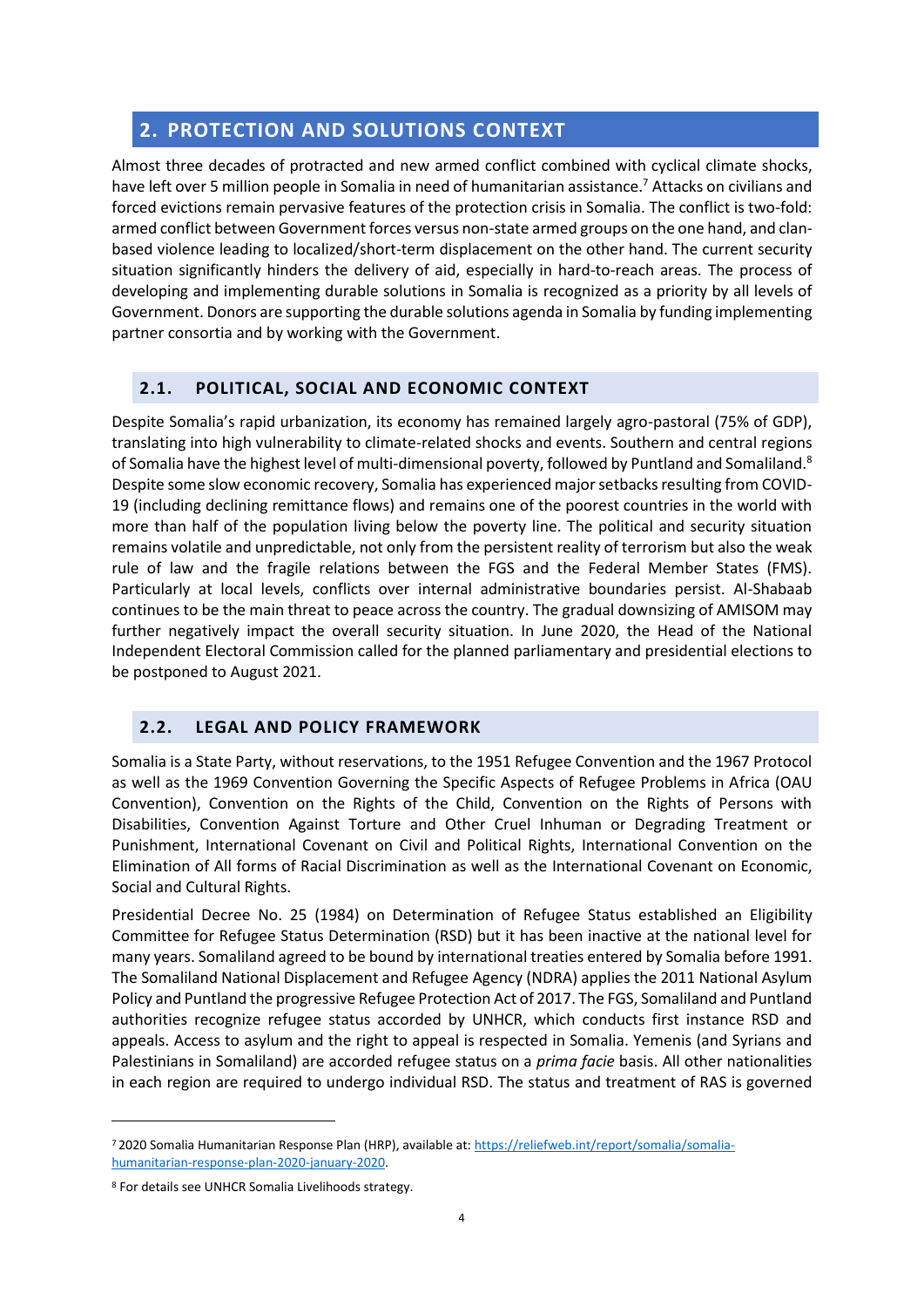by a patchwork of different laws and structures depending on location in the country. This makes the enactment and implementation of the Refugees Act an even more important priority for UNHCR Somalia (see part 5.4.1. for details).

In 2017, the FGS signed the Djibouti Declaration of the Intergovernmental Authority on Development (IGAD) to facilitate the inclusion of refugees and returnees into the national education system. Its operationalization is challenging since access to education is limited generally in Somalia as explained above. The FGS has developed additional legislation aligned with the objectives of the GCR/CRRF and is to be commended for having enacted the National Eviction Guidelines, National Policy on Refugee-Returnees and IDPs and the National Housing, Land, and Property Interim Protocol in November 2019.

Somalia deposited the AU Convention for the Protection and Assistance of IDPs in Africa (Kampala Convention) in March 2020 with the AU. The Convention is the world's only binding continent-wide treaty to protect IDPs. It gives the non-binding 1998 UN Guiding Principles on Internal Displacement the force of law, specifying state obligations to prevent, protect and assist IDPs.<sup>9</sup>

## <span id="page-4-0"></span>2.3. POPULATIONS TARGETED BY THE STRATEGY AND THEIR PROTECTION SITUATION

Returnees and IDPs are the largest groups of PoCs in Somalia. However, the adoption of the Global Compact on Refugees (GCR) in December 2019, as well as the application of the Comprehensive Refugee Response Framework (CRRF), and associated commitments to the "whole of society" approach, have helped to bring the refugee response back into focus. UNHCR has strongly advocated for the inclusion of all PoCs in the Federal Government of Somalia's (FGS) National Development Plan 9 (NDP-9), the UN Common Country Analysis, and the UN Sustainable Development Cooperation Framework which mirror the thematic and strategic priorities of NDP-9.

**Pillar 1 – Refugees**: As of June 2020, Somalia hosts a total of 14,685 registered refugees. Of this group, 69% are Yemenis, 28% Ethiopians and the remaining individuals from more than a dozen countries. Somalia hosts 15,254 registered asylum-seekers, 98% of whom are from Ethiopia. Approximately 55% of refugees and asylum seekers (RAS) are male while 45% are female. Nearly half of RAS are children. See Annex 3 for relevant dashboard. Refugees and asylum-seekers mainly reside in urban locations. Urban areas, where most refugees and their small businesses are located, especially in Somaliland which has the highest RAS population, are hardest hit by COVID-19. Without adequate access to quality public (primary & secondary) education and health care, there is a high dependency of children and youth on UNHCR and partners for assistance. Asylum seekers are protected from refoulement and largely from arbitrary arrest and detention. While the protection environment for Yemenis remains relatively more favorable due to religious, cultural and historical ties with the host community, Ethiopian and Eritrean PoCs face greater challenges in terms of access to work, freedom of movement and socio-economic integration. UNHCR Somalia uses the Refugee Coordination Model and the CRRF to shift from a "care-and-maintenance approach" to strategic priorities centered on building self-reliance and finding solutions.

**Pillar 2 – Statelessness:** Given the lack of a qualitative and quantitative data on statelessness to date for Somalia, and more broadly in Horn of Africa, the figures of stateless people or those at risk of statelessness are unknown in Somalia. UNHCR believes that many people are at risk of statelessness due to the existing gaps in the domestic citizenship legislation particularly the inability of Somali women to confer Somali nationality to their children, and challenges in terms of accessing civil status and nationality documentation. A primary objective for UNHCR and partners for the duration of this strategy is the Government's accession to the 1954 and 1961 Stateless Conventions, as per

<sup>9</sup> For details on the process for translating and implementing the international instruments into the Somalia context, see part 5.1 below.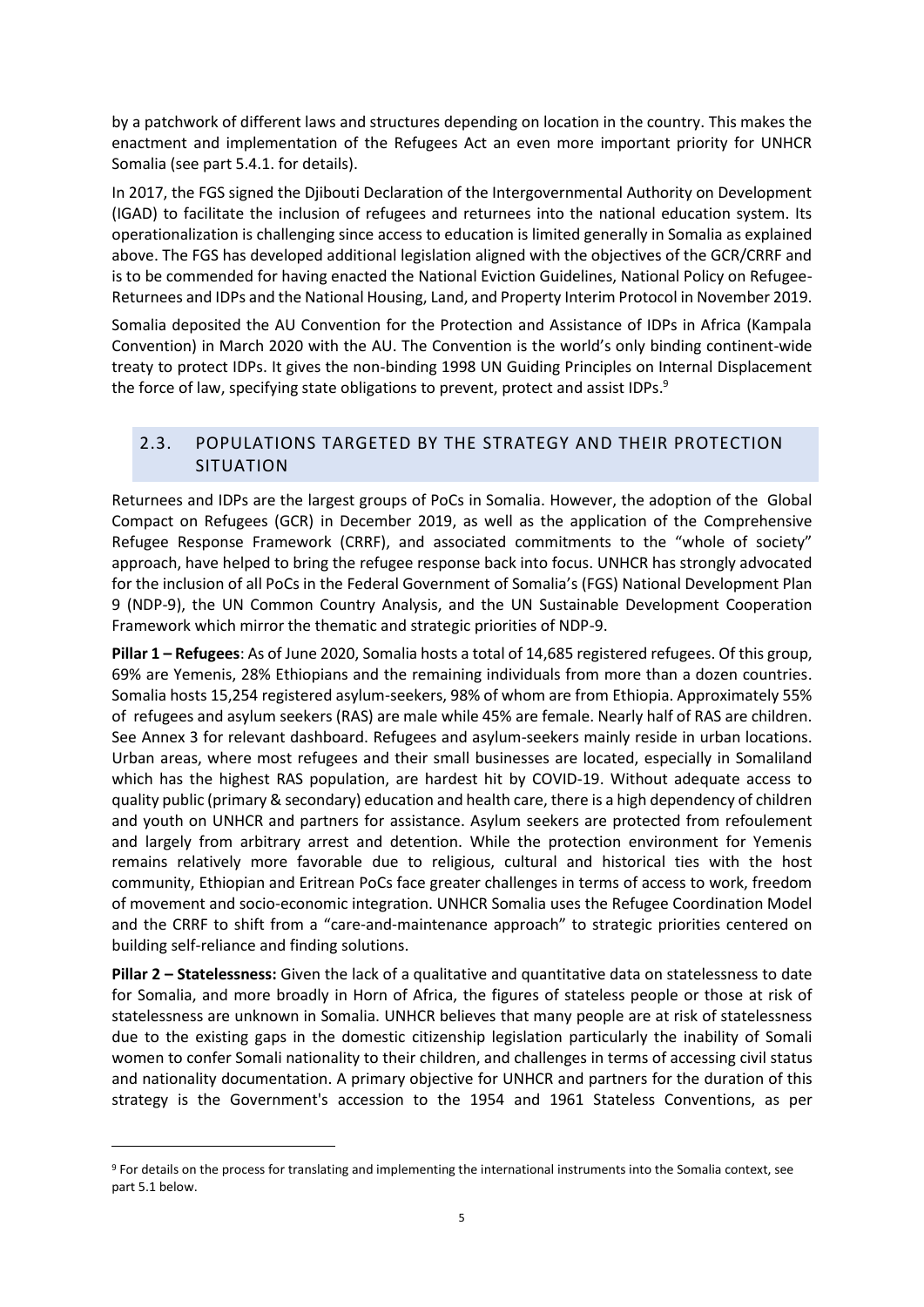commitments made by the FGS and in the HLS in October 2019. Further details on statelessness and UNHCR Somalia's strategy on same can be found in part 5.1.

**Pillar 3 – Refugee Returnees**: In 2014, UNHCR started supporting the repatriation of Somali refugees who had sought refuge outside Somalia. As at June 2020, more than 761,000 Somalis live in protracted displacement outside Somalia, most of them in Ethiopia, Kenya and Yemen. Nearly 92,000 persons repatriated to Somalia with UNHCR and partner support between 2014 and June 2020. Of these, almost 85,000 and 5,500 returned from Kenya and Yemen respectively. According to the most recent data from the UNHCR Post (Refugee) Return Monitoring, PRM, the vast majority of returnees are overall satisfied with their decision to return (89%) and have not experienced violence since their return (95%). This is not to say that returnees do not encounter significant challenges, including limited livelihoods and Housing Land and Property (HLP) issues. A reported 18% of returnees currently live in "IDP sites", a term used to describe settlements comprised of vulnerable internally displaced, returnee and host community members, mainly in Banaadir region and Kismayo, Jubaland State. See details in part 5.4.1.

**Pillar 4 – IDPs**: Somalia has one of the largest internally displaced populations in the world, comprising an estimated 2.6 million individuals, among whom 2.2 million live in highly congested urban and semiurban settlements across the country (mainly in Mogadishu, Baidoa, Galkayo, Bossaso, Kismayo and Burao). Internal displacement remains largely driven by conflict, worsened by floods, drought, periodic cyclones (Puntland and Somaliland) and desert locust affecting principally north-eastern Somalia. UNHCR Somalia is firmly committed to robust engagement on internal displacement guided by the global "Policy on UNHCR's Engagement in Situations of Internal Displacement" and the "IDP Footprint". UNHCR Somalia leads the Protection and NFI/Shelter Clusters and co-leads the CCCM Cluster with IOM. Two of the flagship projects are the incidents-based Protection and Return Monitoring Network (PRMN, in partnership with NRC) and the area-based Somalia Protection Monitoring System (SPMS, in partnership with DRC). Both protection tools report on internal displacement and underlying protection issues.

**PoCs in Mixed Movements:** Somalia is a country of origin, transit and asylum. Persons of concern to UNHCR Somalia, including unaccompanied children, often form part of mixed movements *en route* to Europe via Sudan/ Libya (Northern route), to and from the Gulf Countries (Eastern route), or towards South Africa (Southern route). The movements along the Eastern route in 2019 saw a 7% increase compared to 2018. Most arrivals (mainly Ethiopians) into Yemen depart from Bossaso (Puntland), Berbera and Meade (Somaliland) seaports. A reported 4,000 Somalis have returned to Somalia from Saudi Arabia in 2019. 10

## <span id="page-5-0"></span>CROSS-CUTTING PROTECTION CONCERNS AFFECTING ALL POCS IN SOMALIA

**Civil documentation:** The costs associated with accessing **civil documentation** are often times unaffordable. According to PRM data, only 40% of refugee returnee households report registering children born in Somalia after return; 96% of households report that not all members have Somalia government-issued identification. (However, 97% of those households also report that lack of ID documents has not resulted in their experiencing problems since their return.) Similarly, poor levels of identity documentation apply to other displacement affected communities, as the Joint Multi-Cluster Needs Assessment shows. This makes UNHCR's advocacy for legal identity for all of paramount importance (details on how to achieve this in part 5.1). UNHCR will pursue partnership with UNICEF to facilitate access to birth registration and civil documentation to its persons of concern.

**Education**: Somalia has approximately 4.5 million school-aged children among whom approximately 3 million are out of school. Nearly 80% (during COVID time when schools were closed across Somalia as part of COVID-19 government measures) or 62% (non-/pre-COVID time) of refugee returnees

<sup>10</sup> Data from Regional Migration Response Plan (RMRP).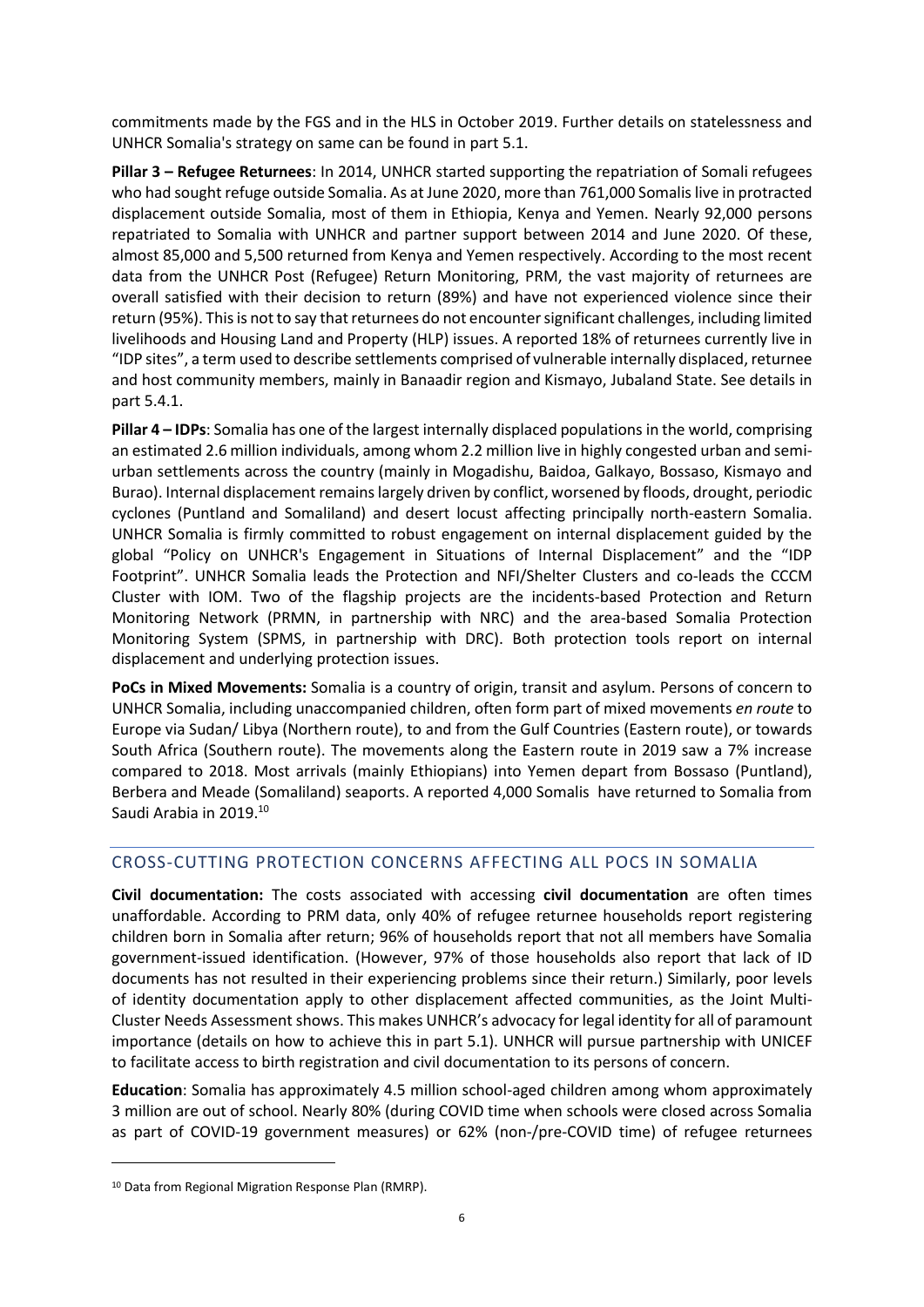indicated that not all children in the household attend school regularly, with inability to pay school fees after the return-related education grant ends cited as the most common reason (see UNHCR Somalia: 2019 and 2020 Post Return Monitoring snapshots). Please UNHCR Somalia Education Strategy for more details. There is a critical shortage of qualified teachers and the Government lacks the capacity to deliver basic education services.<sup>11</sup> Education challenges include lack of sustainable incomes for parents to cover the cost of school fees and scholastic materials, lack of proper education facilities, child labour, early marriage (girls in particular drop out of school early and have lower enrolment rates) and lack of harmonized curricula. UNHCR Somalia is an active member of the Education Cluster and, with its partners, continues to provide technical and capacity building support to the Ministry of Education (MoE) and supports improvements to education infrastructure. In line with the global "UNHCR Refugee Education 2030: A Strategy for Refugee Inclusion", UNHCR Somalia strongly advocates for the inclusion of its persons of concern into the National Education Plan and the public education system.<sup>12</sup> In line with this, Somaliland has put in place a transition plan to move refugees from private to public schools. This is supported through different mechanisms, including provision of remedial classes for language adjustment and infrastructure support in the public education sector. Young refugees in Somalia at tertiary level can benefit from scholarships under the Albert Einstein German Academic Refugee Initiative (DAFI). However, access to tertiary education remains limited (for details see parts 5.1 and 5.4.1).

**Child Protection:** There are alarming numbers of grave violations committed against children by all parties to conflict in Somalia (3,709 in 2019) , in particular child abductions and the recruitment and use of children by Al-Shabaab.<sup>13</sup> The legal framework for protection of children in Somalia remains poor. Although several relevant policies and legislation have been developed<sup>14</sup>, there have been challenges in enacting them. UNHCR Somalia's activities will seek to foster interlinkages with the Child Protection and GBV Sub-clusters and the Education Cluster. The focus will be on integration of child protection activities at the school level and support to Community-Based Child Protection Mechanisms. 15

**SGBV:** According to the GBV-Information Management System (GBVIMS), intimate partner violence and domestic violence followed by sexual abuse, FGM and rape are among the most common forms of SGBV. Women, girls, older persons, child- and female-headed households, people with disabilities, marginalized clans and IDPs are the most affected by SGBV. Most SGBV cases go unreported due to a lack of access to justice, fear of retaliation, stigma and discrimination as well as a culture of impunity. Forced displacement increases the risk of SGBV prior, during and after the displacement. UNHCR's participatory assessments show that SGBV is often aggravated by poor shelter, lack of lighting, insecurity in settlements, lack of privacy in common facilities and low socio-economic status. Asylumseekers and refugees often face additional challenges in accessing formal or informal justice mechanisms due to their nationality, language barriers and legal status. UNHCR works through partners both for prevention and response, using a community-based protection approach. During the period of this strategy, SGBV one-stop centres where survivors can receive legal, medical, material (dignity kits), psychosocial support and counselling in one safe place will be further expanded. Gender inequalities, one of the main root causes of SGBV, will be addressed, for example through community dialogues around social norms and harmful practices in partnership with local NGOs. 16

<sup>11</sup> According to NDP-9, less than 1% of the Government's budget is spent on education, far below the OECD and regional averages.

<sup>12</sup> See Annex 4 for UNHCR Somalia's Education Strategy.

<sup>13</sup> SG's report on children and armed conflict, June 2020, available at: [https://childrenandarmedconflict.un.org/document](https://childrenandarmedconflict.un.org/document-type/annual-reports/)[type/annual-reports/](https://childrenandarmedconflict.un.org/document-type/annual-reports/) .

<sup>14</sup> Juvenile Justice law, Child Rights Bill, Alternative Care Policy, FGM policy, Sexual Offence Bill.

<sup>&</sup>lt;sup>15</sup> For details, see the UNHCR Somalia Child Protection strategy (forthcoming).

<sup>&</sup>lt;sup>16</sup> For details, see the UNHCR Somalia SGBV strategy (forthcoming).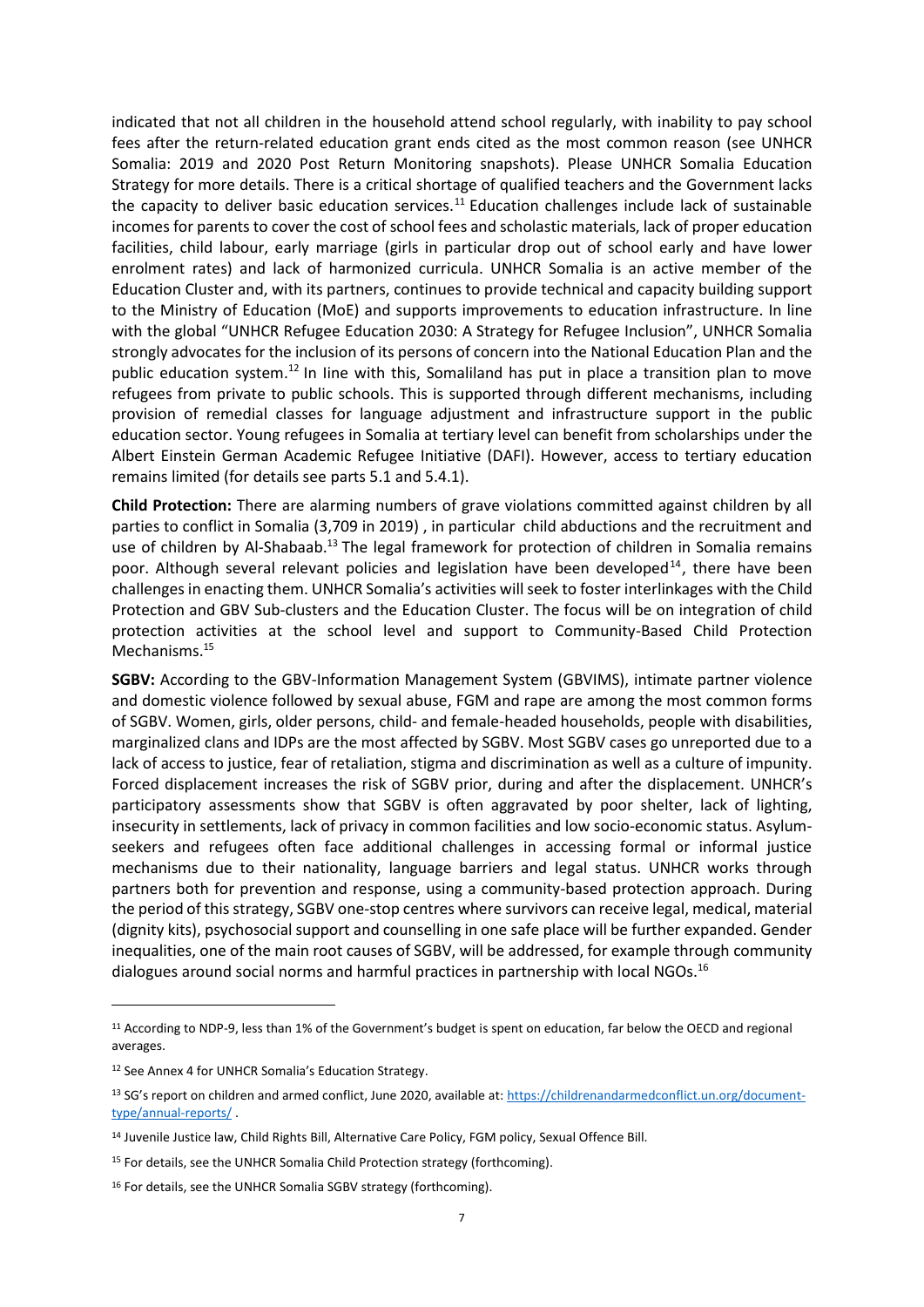**Women, children, older persons, people from marginalized communities and people with disabilities** are at heightened risk of rights violations, exclusion and discrimination. Persons of concerns with disability face particular challenges in regard to access to shelter and education.

## <span id="page-7-0"></span>**3. KEY ASSUMPTIONS**

While detailed assumptions for each strategic objective are contained in the matrix in Annex 1, the following are the key assumptions:

- ❖ Between July 2020 and 2022, improvements will be made in legal/ policy frameworks and coordination structures at the federal level;
- ❖ Instability in the Horn of Africa region is expected to continue with a possible influx of refugees from Ethiopia<sup>17</sup> as well as a steady influx from Yemen;
- ❖ Conflict, chronic poverty and climate change will result in further displacement internally and externally. Hence, the trend of internal displacement in Somalia combined with fast-paced (albeit gradually better managed) urbanization is expected to continue.
- ❖ While levels of displacement will increase, traditional funding sources are likely to further reduce (see part 7 for details).
- $\div$  The negative impact of COVID-19 on the Somalia economy will stretch far beyond 2020, putting further strain on nascent and fragile systems. This will further exacerbate existing vulnerabilities of UNHCR's PoCs and expose them to the greater protection risks, including those related to SGBV and child protection. With reduced remittances and disruption of supply systems, markets will drive more households into poverty.
- ❖ Secondary (mixed) movements will increase in magnitude and complexity. At the same time, border restrictions will worsen the conditions under which people move abroad, exposing mixed flows to stigma and higher risks of exploitation.

## <span id="page-7-1"></span>**4. PROTECTION AND SOLUTIONS DELIVERY**

UNHCR and partners will pursue a **rights- and area-based rather than status-based** approach. Access to services and systems will be pursued with an **inclusivity lens** that aims at putting persons of concern at par with the local community. Emphasis will be placed on children, women and youth. The **AGD approach** will be mainstreamed in all programmes, from data gathering and analysis to programme design and implementation. **PSEA** remains a core principle, and the country-level PSEA focal point will continue co-leading the HCT PSEA Task Force (with IOM). In its interventions, UNHCR and partners will remain **accountable** to the populations they serve by 'putting people first' and drawing on the rich range of experiences, capacities, and aspirations of refugee, displaced, and stateless women, men, girls and boys. This will be done through meaningful **participation** in all stages of the decision making, implementation and evaluation process. The Somalia operation will foster a strong **culture of risk management**. Leveraging the **revised Centrality of Protection Strategy** 2020-2021<sup>18</sup>, UNHCR will ensure the system wide commitment to protection as a collective responsibility of the entire Humanitarian Country Team (HCT), with continued advocacy with Government and other partners through the Protection Cluster and coordination forums outlined in part 6. Environmental considerations will be taken into account in all aspects of UNHCR's work as per the 2005 UNHCR

<sup>&</sup>lt;sup>17</sup> For details see UNHCR Somalia Contingency Plan for possible influx of Ethiopian refugees, June 2020, Annex 5.

<sup>18</sup> For details see Centrality of Protection Strategy 2020-2021, Annex 7.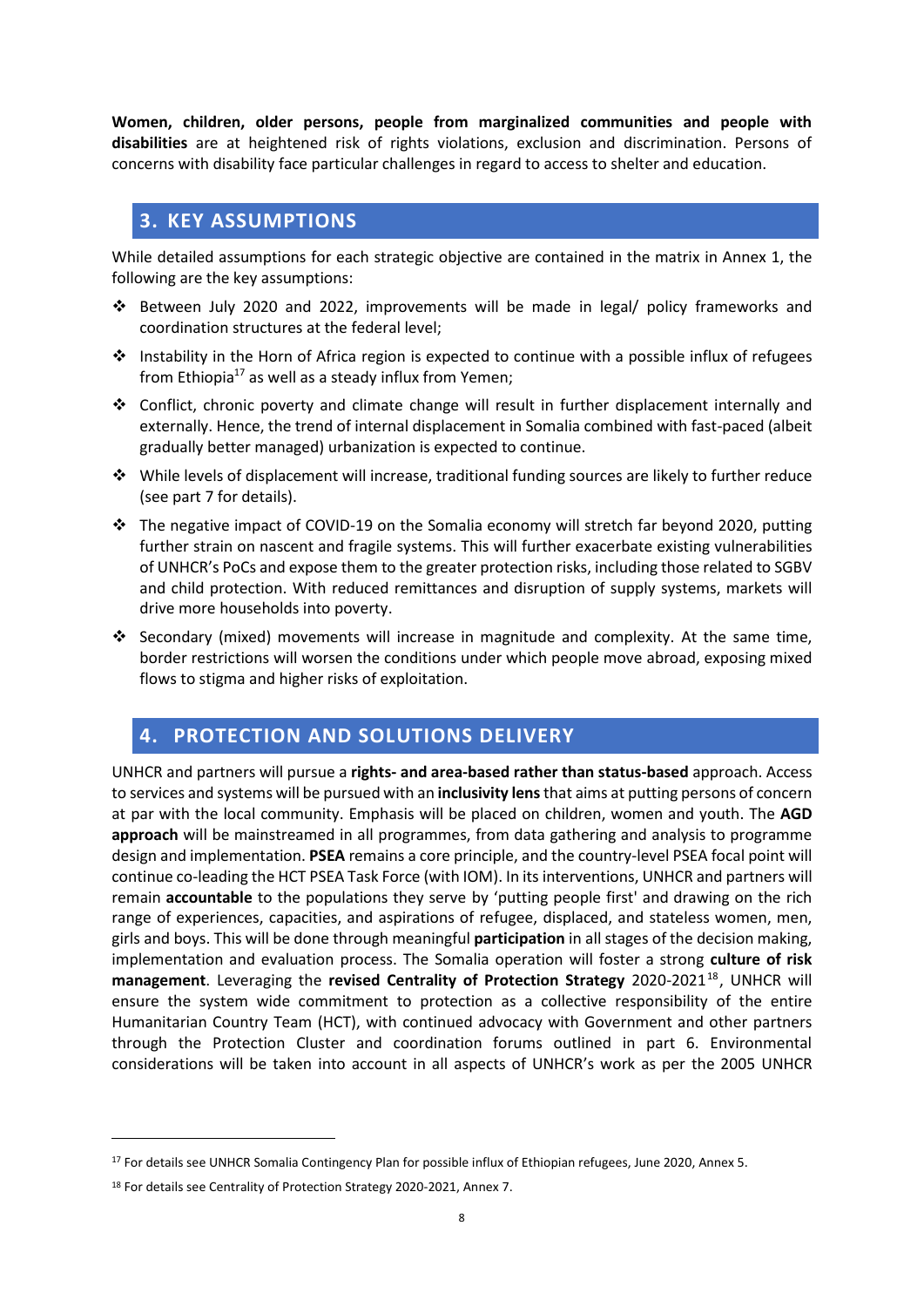Environmental Guidelines. <sup>19</sup> UNHCR will also capitalise on knowledge management and lessons learned.

UNHCR and partner's protection delivery will be underpinned by a **strengthened evidence base** through innovative Information Management. The tools for this (including the PRMN<sup>20</sup>, GBVIMS+<sup>21</sup>, SPMS<sup>22</sup>, 4MI<sup>23</sup>). UNHCR will seek more synergies with inter-agency multi-sectoral assessments. UNHCR Somalia's approach to solutions will be aligned with the Durable Solutions Programming Principles endosed by the FGS in 2018 (Annex 20). The global UNHCR Data Transformation Strategy 2020-2025 will be implemented.<sup>24</sup>

## <span id="page-8-0"></span>**5. STRATEGIC OBJECTIVES**

The five Strategic Objectives as detailed below are derived from and informed by the High Commissioner's **Strategic Directions 2017-2021** and the Regional Bureau for East, Horn of Africa and Great Lakes Protection and Solutions Strategy (forthcoming), namely, to **protect, respond, include, empower and solve**. In the matrix (Annex 1), the five Strategic Objectives are further concretized with key deliverables and milestones for each year, tied to assumptions, risks and mitigation measures. These objectives are not exhaustive of the operation's activities but are considered SMART objectives in areas where UNHCR can make a difference.

## <span id="page-8-1"></span>**5.1. STRATEGIC OBJECTIVE 1: SUPPORT THE GOVERNMENT IN STRENGTHENING THE LEGAL AND POLICY FRAMEWORK FOR THE PROTECTION OF REFUGEES, RETURNESS, IDPS AND STATELESS PERSONS**

Supporting law and policy development will help preserve protection space and safeguard access to asylum. UNHCR has proven its effectiveness in the past when it comes to high-level advocacy, for instance by successfully advocating for the ratification and deposition of the Kampala Convention. UNHCR will also provide technical support to the Government of Somalia for the development, effective operationalization and implementation of relevant policies and legal frameworks. UNHCR will provide technical support to the Government of Somalia with the harmonization of relevant policies and frameworks at both Federal and Member State levels. The policies/ legal instruments that will be hereby focused on are as follows (non-exhaustive):

The draft **2019 Refugees Act**, incorporating the broader OAU refugee definition, comprehensively addresses the situation of refugees, regulating not only the criteria and procedures for determining status but also addressing what rights and obligations such a recognition will result in. The final draft

[prmn/index.html#reason=&month=&need=&pregion=&pdistrictmap=&cregion=&cdistrictmap=&year=2020\)](https://unhcr.github.io/dataviz-somalia-prmn/index.html#reason=&month=&need=&pregion=&pdistrictmap=&cregion=&cdistrictmap=&year=2020).

<sup>19</sup> Available at[: https://www.unhcr.org/protection/environment/3b03b2a04/unhcr-environmental-guidelines.html](https://www.unhcr.org/protection/environment/3b03b2a04/unhcr-environmental-guidelines.html)

<sup>20</sup> PRMN (Protection and Return Monitoring Network) is a UNHCR-led project implemented in partnership with NRC which reports on displacements and protection risks and incidents underlying such movements (for details see: [https://unhcr.github.io/dataviz-somalia-](https://unhcr.github.io/dataviz-somalia-prmn/index.html#reason=&month=&need=&pregion=&pdistrictmap=&cregion=&cdistrictmap=&year=2020)

<sup>&</sup>lt;sup>21</sup> Overall led by UNFPA, UNHCR is the lead for Southern/ Central Somalia.

<sup>&</sup>lt;sup>22</sup> SPMS (Somalia Protection Monitoring System) is led by Somalia Protection Cluster and its purpose is the systematic and regular collection and analysis of information over an extended period of time in order to identify trends and patterns of violations of rights and protection risks for populations of concern for the purposes of informing effective programming and advocacy (for details see: [https://www.globalprotectioncluster.org/2019/12/16/somalia-protection-monitoring/\)](https://www.globalprotectioncluster.org/2019/12/16/somalia-protection-monitoring/).

<sup>&</sup>lt;sup>23</sup> 4Mi (Mixed Migration Monitoring Mechanism Initiative) is a network of field monitors situated along frequently used routes and in major migratory hubs. It aims to offer a regular, standardized, quantitative and potentially globalized, system of collecting primary data on mixed migration flows (for details see [http://www.mixedmigration.org/4mi/\)](http://www.mixedmigration.org/4mi/).

<sup>&</sup>lt;sup>24</sup> See Annex 6: Note on UNHCR Somalia's implementation of the UNHCR Data Transformation Strategy (2020-2025), June 2020.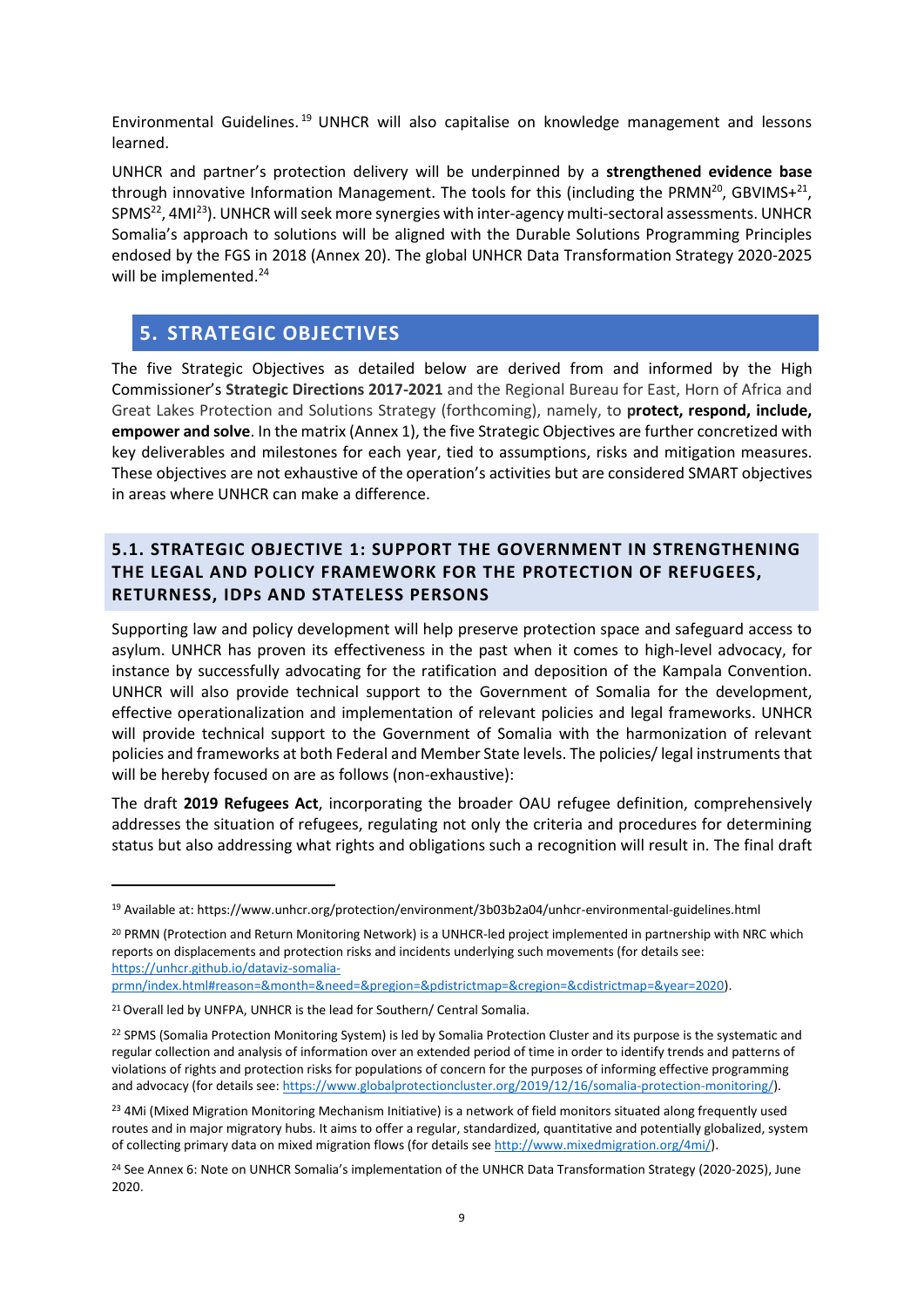was approved by the State Attorney General/Solicitor General. It was tabled for the Council of Minister's meeting on 30 July 2020 for endorsement. Once endorsed, it can go to the federal parliament to be adopted and signed by the President. UNHCR will support the Government's enactment through high-level engagement with the Ministry of Interior, Federal Affairs and Reconciliation (MOIFAR). Once the legislation is adopted, UNHCR will build capacity and provide support to NCRI and relevant actors at the federal, regional and local level to ensure the Act can be implemented in line with international standards. It will closely collaborate with the International Development Law Organization (IDLO) which is also supporting both the NCRI and MOIFAR with this Act.

**Domestication of Kampala Convention**: The only UN agency mentioned explicitly in the treaty's preamble is UNHCR given its "protection expertise" needed in a "collaborative approach to IDPs". During the ceremony of Deposition of the Kampala Convention, UNHCR favourably responded to the request of the Somalia Delegation for support to ensure the domestication of the Convention as per Article 3. Going beyond the current IDP Policy, the aim is to develop a Final Draft of a National Law for the Protection and Assistance to IDPs. To support the Government with this, UNHCR Somalia has contracted Professor Chaloka Beyani, former UN Special Rapporteur on the Human Rights of IDPs and current member of the Expert Advisory Group of the UN High-Level Panel on Internal Displacement. The process will entail extensive consultations with PoCs, Government stakeholders, UN and NGOs at federal, regional and local levels. While the draft IDP law is aimed to be finalised this year, the timeline for its passage is in the first quarter of 2021. After its enactment, UNHCR will provide capacity building together with IDLO for the implementation of the law in 2021 and 2022. UNHCR will also explore partnership with the Internal Displacement Monitoring Centre (IDMC) and the African Union to that effect.

**Accession to both Statelessness Conventions<sup>25</sup>**: Somalia made two pledges during the High-Level Segment on Statelessnessin October 2019 during the 70th session of the ExCom: to accede to the **1954**  Convention Relating to the Status of Stateless Persons and to the **1961 Convention** Relating to the Reduction of Statelessness; and to conduct a **study** to better understand the situation of stateless groups and those at risk of statelessness, including an analysis of domestic laws. The commitment is to finalize both by 31 December 2020. In June 2020, the MOIFAR appointed the Head of Civil Registration Section as a Government focal point on statelessness for this endeavor. A 2020 priority for UNHCR is to support the Government with implementing their statelessness work plan, which entails training and awareness raising activities and a workshop targeting Members of Parliament. However, due to COVID-19 travel restrictions, the COVID-19 workshop might take place in early 2021. UNHCR will work with the Bureau Statelessness Unit to mobilise the Government and other actors in the #IBelong Campaign which aims to end statelessness by 2024. UNHCR's efforts on the legal front will be accompanied by collaboration with UNICEF based on a concept paper on implementation of the CRRF in Somalia (see Annex 9). A key area of engagement is joint advocacy with UNICEF on universal access to birth registration and certification. Recognizing that birth registration and documentation is a general challenge in Somalia, the approach should be to strengthen inclusive Government systems and universal birth registration. The launch of the regional study on statelessness and citizenship in Horn of Africa planned for September 2020 will also target Somalia and will provide specific profiles of stateless population and those at risk of statelessness. It is expected that this regional study will be released in early 2021 and would help the Government of Somalia and other key stakeholders to address statelessness risk factors comprehensively. The study will be coordinated by UNHCR Bureau, but will require a close cooperation with the UNHCR Office in Somalia. This will permit to Somalia to implement its Hight Level Segment on Statelessness pledge.

It is essential from a statelessness perspective to redouble efforts for the enactment of the draft **2016 (Amendment) Citizenship Bill**, which is currently pending approval of the Council of Ministers and

<sup>&</sup>lt;sup>25</sup> For details, see Concept Note on Statelessness Roadmap and Action Plan for Somalia, Annex 8.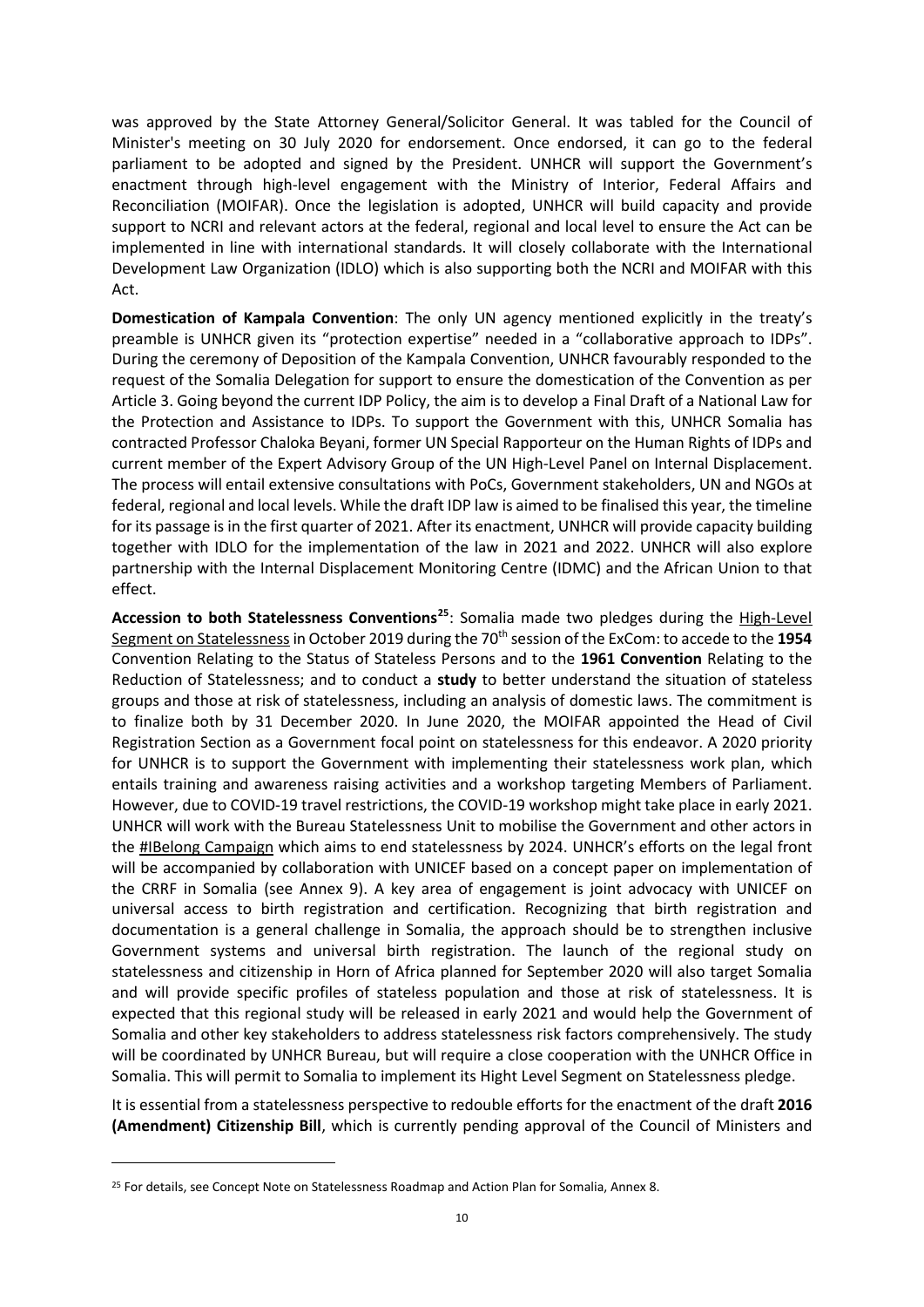Parliament. While the Somali Citizenship Law No.28 (1962) does not provide adequate safeguards against statelessness, the proposed 2016 Bill permits those who were "born in Somalia and would otherwise be stateless" to acquire citizenship. In addition, the draft addresses the gender discrimination of the current Citizenship Law which is a major driver for statelessness. UNHCR will identify strong champions among NCRI and MOIFAR collaborating with IDLO, to bring this Bill back on course for adoption despite competing Government priorities.

**Mixed movements:** UNHCR will engage the Office of the Special Envoy for Children and Migrants' Rights (the "Special Envoy"/ OSE) in the Office of the Prime Minister (OPM) to ensure the situation of refugees and asylum seekers is included in the development of the National Migration Policy in 2020. In addition, UNHCR's engagement on Mixed Movements will continue focusing on the strengthening of coordination structures. After the reinvigoration of the Mixed Migration Task Forces (MMTFs) in Hargeisa and Bossaso, the priority for 2020 is to support the OSE with setting up and sustaining the federal-level MMTF which will be co-chaired by UNHCR and IOM (see Annex 10 for TORs). UNHCR Somalia will also support the OSE to align the MMTF to the Inter-Ministerial High-Level Task Force on Migration Management and the two Technical Task Forces (on Human Trafficking & Smuggling, and on Return & Readmission). In line with the Comprehensive Strategy for Advancing Protection of Refugees and Stateless Persons within Mixed Flows in Africa and the (global) 10-Point Plan, UNHCR Somalia will use the MMTFs as a forum for advocacy to ensure those with international protection needs are identified and referred for appropriate follow-up. Furthermore, UNHCR will make a collaborative effort with IOM (leading on this) to set up the UN Migration Network for Somalia, based on the January 2020 UNCT decision. In addition to the coordination and policy efforts, UNHCR Somalia continues capacity-building of border officials and Government (i.a. by engaging in the GIZ-led Better Management of Migration project in Somaliland) and will expand their information management initiatives and analysis related to mixed movements from Somaliland to Puntland (Telling the Real Story initiative, and 4MI project – in collaboration with DRC's Mixed Migration Centre).

## <span id="page-10-0"></span>**5.2. STRATEGIC OBJECTIVE 2: RESPOND TO IMMEDIATE NEEDS OF AFFECTED POPULATIONS WHILE TRANSITIONING TO LONGER-TERM SOLUTIONS**

In Somalia, emergencies are the norm rather than the exception, requiring UNHCR and partners to engage in activities aimed at addressing **immediate short-term needs. <sup>26</sup>** UNHCR Somalia and partners have a comparative advantage in responding to immediate lifesaving needs as they arise, given wide field presence, which includes five warehouses in different parts of the country allowing for fast response. UNHCR also leads three Clusters that are among the most relevant when responding to immediate needs. UNHCR, partners and the Clusters will inform their type and scale of response by AGD-driven needs assessments. Whenever there is distribution of large-scale emergency relief in short time, the risk of fraud and exclusion of marginalized groups increases. Risk management will be an integral component of UNHCR's rapid response mechanisms. While UNHCR's actions under this objective will be responsive and remedial, early-solutions approaches will be mainstreamed into combined responses to drought, flood or other shocks. UNHCR will ensure strong accountability to affected populations and be guided by the following:

- ❖ Enhance opportunities to implement activities through cash and vouchers where their introduction can increase the timeliness and appropriateness of the response. Despite limited presence of cash transfer services in remote locations, UNHCR and partners delivered innovatively through expanded CBI programming during COVID-19 and other emergencies.
- ❖ Ensure that **persons with specific needs**, in particular people with disabilities, women and minority clans, a) are properly identified, b) have full access to aid distributions and c) have access to complaint and feedback mechanisms. Also ensure that those with language and literacy barriers

<sup>&</sup>lt;sup>26</sup> For details see Contingency Plan for Internal Displacements in Somalia, Annex 11.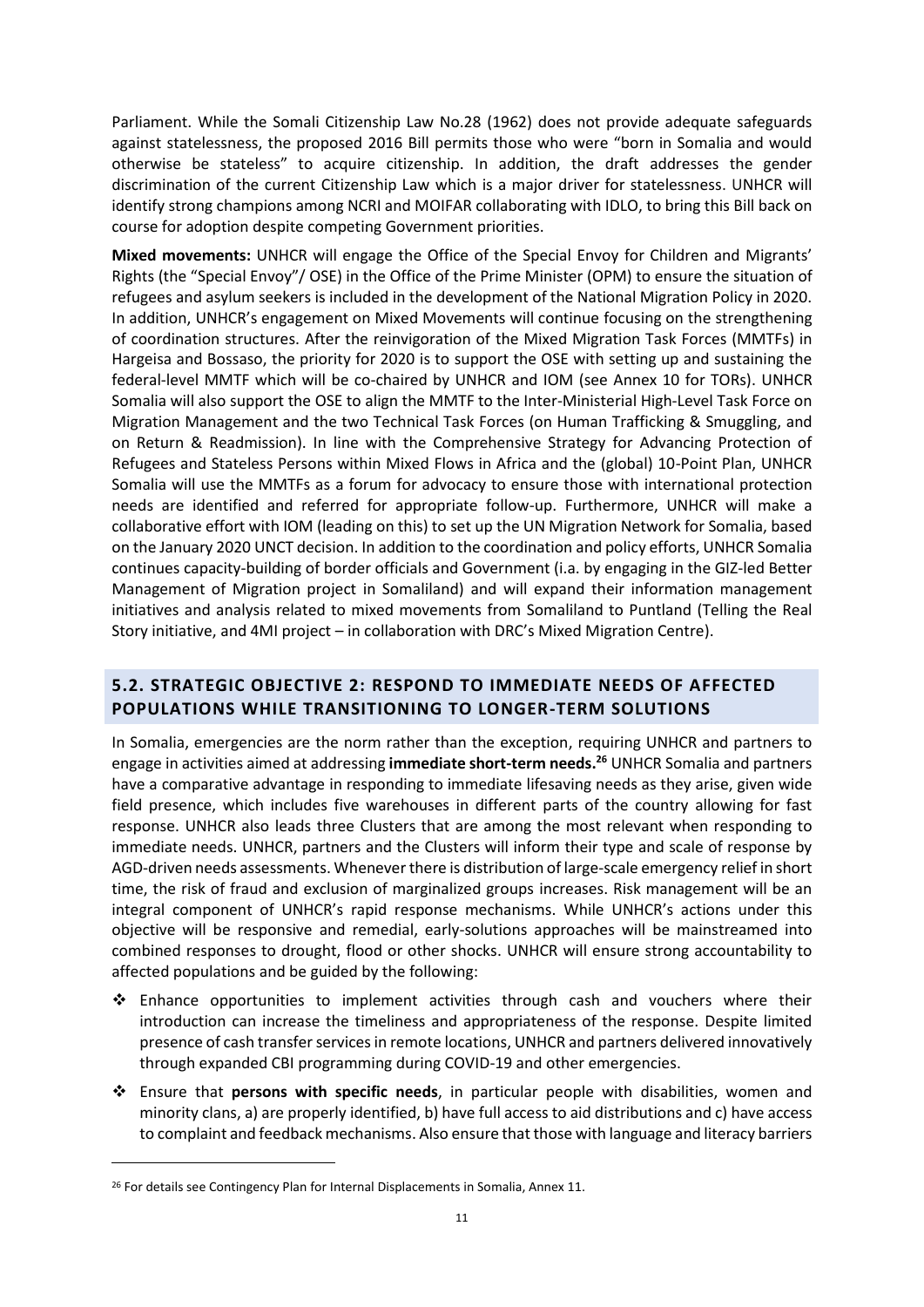have access to the latter. UNHCR Somalia and partners will build on good practices on Communication with Communities (CwC) during COVID-19 when conducting CwC during an emergency.

- ❖ Rigorous application of the **do-no-harm principle** in identification and distributions to beneficiaries. <sup>27</sup> **Post Distribution Monitoring will be** conducted for each distribution with **strong measures in place to monitor aid diversion and ensure integrity.**
- ❖ Given that in emergency responses in Somalia, a myriad of national and local religious and business groups also provide relief, UNHCR and partners will work to ensure that competent Government authorities establish streamlined **local coordination mechanisms**.
- ❖ UNHCR and partners will pre-position Shelter and NFI materials in key locations and coordinate responses through the CCCM, Protection and Shelter clusters. Within UNHCR, the Head of Office in the affected area will be responsible for leading the response.
- ❖ UNHCR and partners will strengthen IM capacities and ensure that **reliable and timely data** on the affected populations during an emergency provides an evidence base to inform the response and that the relevant actors are working with the same data sets.
- ❖ The **CCCM and NFI/Shelter Clusters** will build up capacity at field level to ensure that the abovementioned principles and approaches are mainstreamed in the field. Trainings to partners will be conducted in this regard.

Short-term assistance provided will be accompanied by **longer term and more sustainable approaches**. UNHCR and partners will strengthen early warning mechanisms, anticipatory action and community-based protection, especially in hard-to-reach areas through local partners and train them adequately. Moreover, UNHCR will support the Government to the greatest extent possible with the implementation of the third pledge made at the GRF, namely to "find a permanent solution for the recurring flood/drought cycle that leads to displacement along the Shabelle and Jubba river regions within 5 years." UNHCR will advocate with development partners and donors to support longer-term investment such as rehabilitating the water channels. UNHCR will promote "whole-of-government" and "whole-of-society" approaches with a strengthened focus on prevention, a concrete example being the Post Flood Solutions Assessment to find solutions to root causes of flood displacement in Beledweyne, Hiran Region, Hirshabelle State (May 2020). The Durable Solutions Secretariat undertook this assessment in collaboration with six FGS ministries, the OPM and NCRI and it involved affected communities. For the implementation of this Strategic Priority Objective 2, UNHCR will to the extent possible employ approaches that engage and boost local markets to prevent disruption on local suppliers and markets.

## <span id="page-11-0"></span>**5.3. STRATEGIC OBJECTIVE 3: STRENGTHEN SELF-RELIANCE AND IMPROVE ACCESS TO INCLUSIVE SOCIO-ECONOMIC OPPORTUNITIES**

Lack of access to livelihoods has been identified as a major root cause for negative coping mechanisms and protection concerns and as a major impediment to achieving solutions. This objective is in line with the FGS's pledge at the GRF to create 250,000 new jobs within 5 years (25% for IDPs & Refugee-Returnees). Major hindrances to reaching self-reliance per area for PoCs have been identified as follows<sup>28</sup>: Limited access to finance, limited knowledge and skills, lack of market support services, environmental degradation, limited/lack of productive assets, rising commodity prices, limited information on livelihood opportunities and limited vocational skills trainings. Among all categories of

<sup>&</sup>lt;sup>27</sup> E.g. how do vulnerable groups have access to the distribution points considering their locations; do people risk drowning on their way to the distribution points during floods, etc.

<sup>&</sup>lt;sup>28</sup> See UNHCR Somalia Livelihood Strategies for Puntland, Somaliland and South Central, Annex 12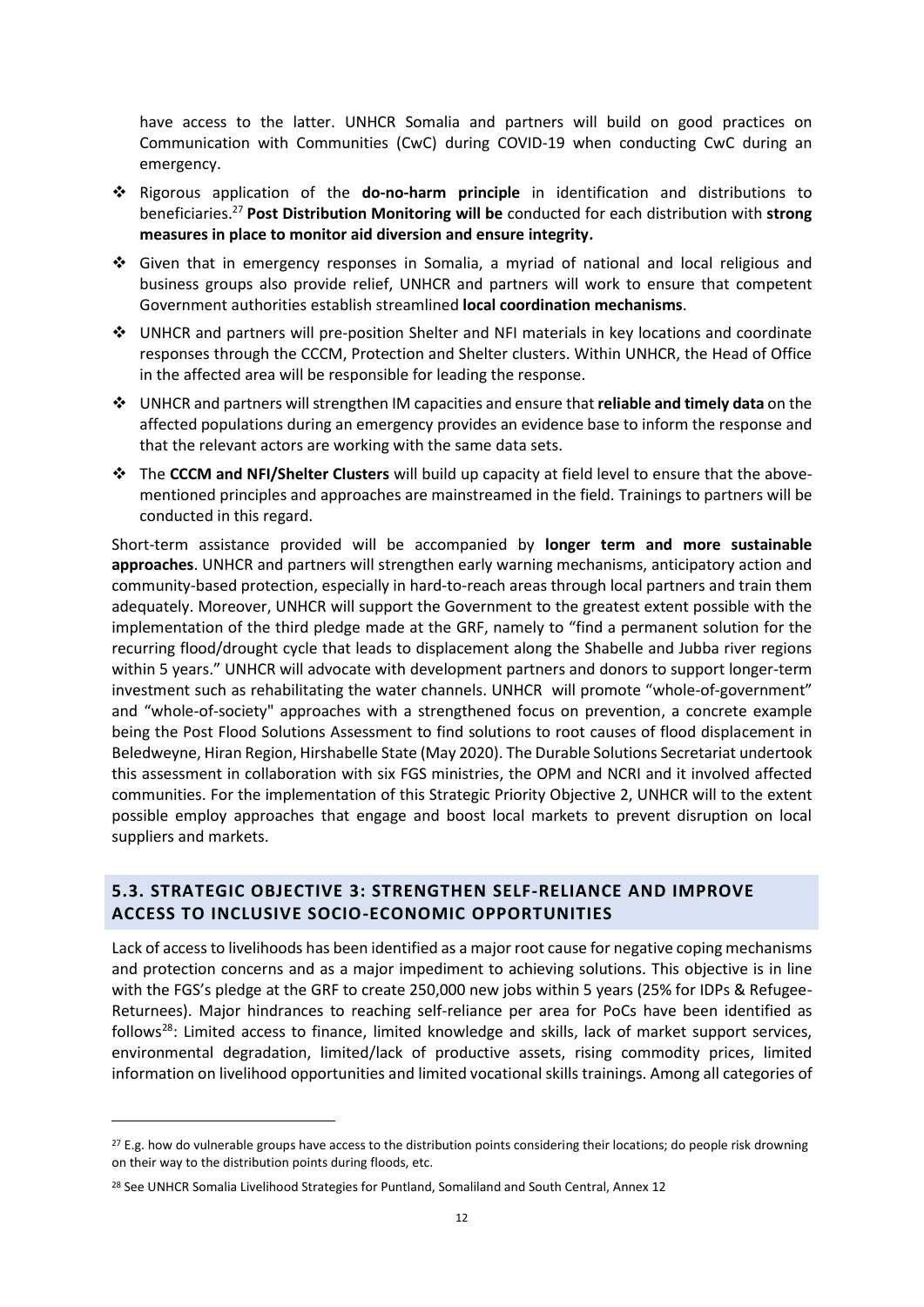PoCs, women are more affected by unemployment than men, and unemployment rates among Yemenis are lower than for other RAS groups.

UNHCR's interventions will focus on the different Livelihoods Groups and Assets, namely urban, agropastoral, pastoral, fishing, apiculture, poultry as well as riverine communities located along River Shabelle and River Juba as detailed in the area-specific livelihood strategies of UNHCR Somalia. During the period of this strategy, UNHCR and partners will introduce the Livelihoods Graduation Approach<sup>29</sup>, enabling PoCs to gradually lift themselves out of poverty. Data from socio-economic assessments will be used to ensure an adequate profile of the needs, skills and aspirations of displaced persons and host community members are gathered in order to identify viable livelihood opportunities in the areas where displaced persons reintegrate. In all cases of targeting, at least 60% will be females. Preferential treatment will be given to female-headed households and youth. Over the three years covered by this Strategy, the following areas aimed at strengthening resilience are to be prioritized:

**Technical Vocational Educational Trainings** which will prepare PoCs for productive participation in the labour market by providing them with the knowledge and skills that are required by the markets. This component will also entail developing a labour market information system and providing ongoing mentorship and business development services to youth businesses. Language trainings (identified as major hindrance to employment among refugees), internet-based jobs, solid waste management and entrepreneurial skills training will be provided to PoCs. The support in establishing relevant skills in urban areas will be geared for urban livelihood, maximising on the potential for youth employment in infrastructure and housing development. Best practices such as the business incubator/ hub approach in Somaliland will be built on.

**Entrepreneurship development** through creating and promoting entrepreneurship culture among youths and women and providing targeted entrepreneurship training and assistance. UNHCR will provide a more comprehensive set of support, i.e. skills, access to business development and microfinance services and market linkages, that promotes sustainable livelihoods development. For this, skills training will be integrated with apprenticeships and entrepreneurship development.

**Integrated community-based protection and livelihoods projects** will provide an opportunity for beneficiaries to work on a given project to create a productive asset at community level that benefits a wider group in addition to the short-term employment provided for PoCs. Examples include construction/rehabilitation of schools, community roads, health facilities, drainage canals, etc. This approach reduces dependency and promotes peaceful coexistence between various PoC groups and host communities. Partnership with FAO will be strengthened regarding the provision of **agricultural**  tools and seeds, donkey carts<sup>30</sup> and livestock, so as to enable displacement-affected communities to practise small-scale subsistence farming as a main income source. Such approach will also help to reduce women's dependency on humanitarian aid and contribute to their self reliance.

In order to attain sustainability while targeting PoCs, there is need to **build local capacity and ownership** as follows: UNHCR will advocate for social inclusion, economic development, environmental sustainability, gender equality in planning processes by local governments which include POCs. Locally-driven projects such as the city visioning initiated by the municipality of Hargeisa, the local integration strategy in Puntland in implementation of its IDP policy and the NDRA three-year strategic plan will be supported. **Public Private Partnerships (PPPs)** with the Chamber of Commerce, civil society, private practitioners, like minded business enterprises, and other relevant entities are also needed.

<sup>&</sup>lt;sup>29</sup> Graduation Approach - graduation approach is a targeted, time-bound sequenced intervention that combine livelihoods asset transfer, access to financial services, consumption support, training and social integration aimed at supporting the poor to graduate from poverty to economic self-reliance.

<sup>30</sup> The provision of donkey carts in Baidoa for example has shown to reduce women's exposure to SGBV during water collection and to promote social cohesion in the community by offering local transportation services of water and construction material.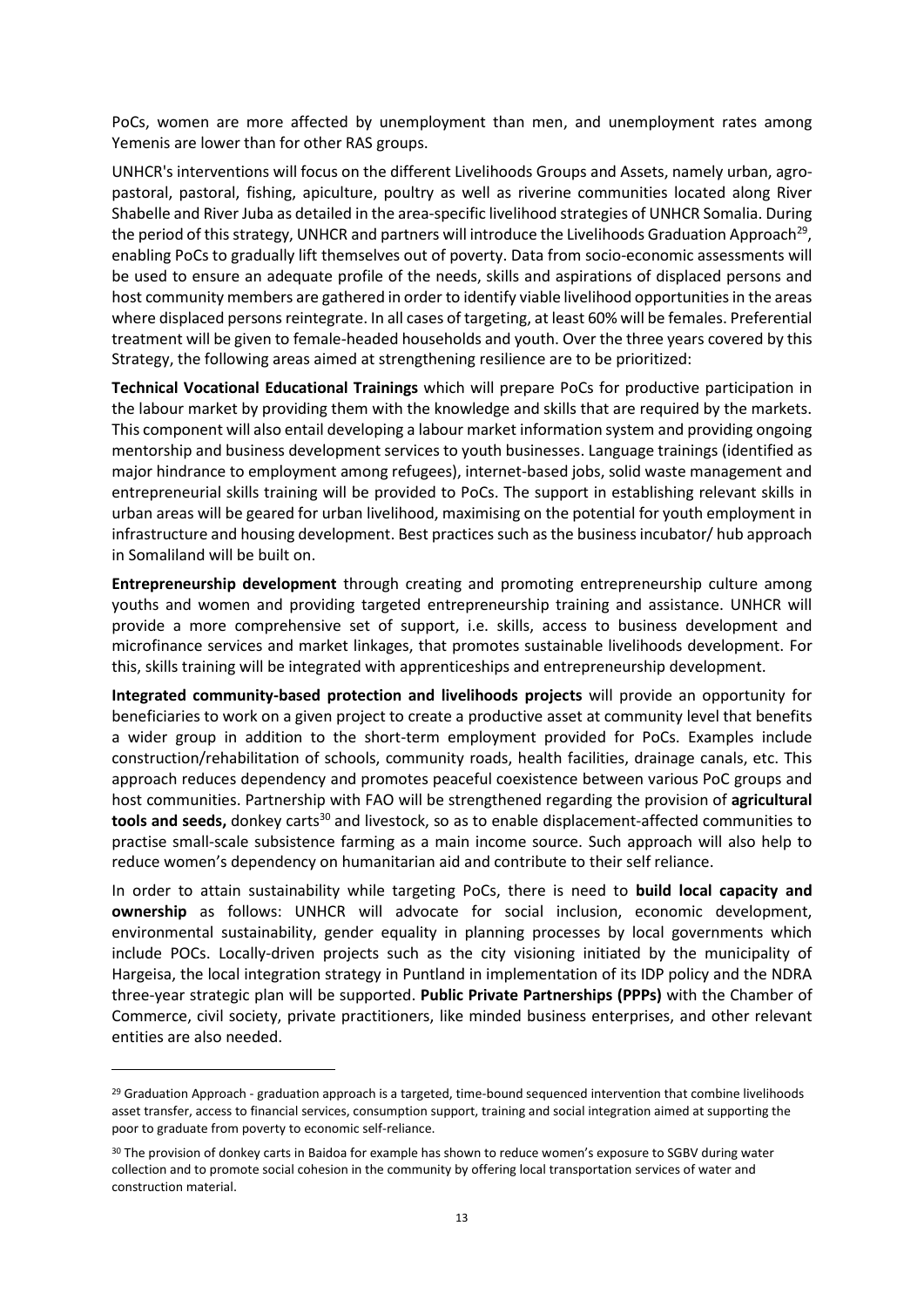To **promote financial inclusion**, until 2022, UNHCR and partners will improve POCs' access to **microfinance facilities** that can support business development and incremental housing improvement through advocating for barriers to be addressed. For this, UNHCR will leverage its strengthened relations with the **World Bank** to explore how our projects can be linked to the World Bank's 4-year SCALED-UP project. This seeks to provide micro credit support in productive and underfunded sectors such as agriculture. Strategic engagement with development actors, public and private sector, and academic and research institutions will be strengthened.

A stronger emphasis will be placed on **supporting social capital and leveraging remittances** that is necessary for collective bargaining and marketing. This will be done by supporting the formation of farmer associations, cooperatives, savings and loans associations, youth and women organisations.

UNHCR and partners will continue advocating for the inclusion of PoCs into **social protection mechanisms**, such as the World Bank Funded safety net (implemented by UNICEF and WFP). UNHCR and partners will a) advocate for the expansion of such programs while bringing in UNHCR's expertise in terms of CBI and targeting. The emphasis here will be expanding the National Safety Net Programme with a focus on Displacement Affected Communities in urban areas; b) request disaggregated numbers of IDP/ returnees/ refugees benefiting from cash transfers; c) advocate for the establishment of the One UN Social Protection Platform.

#### <span id="page-13-0"></span>**5.4. STRATEGIC OBJECTIVE 4: ENHANCE DURABLE SOLUTIONS FOR POCS**

UNHCR has been and will continue to provide support to the Government to realize the fourth pledge made at the GRF in December 2019: "Strengthening the provision of durable solutions to all displaced populations and refugee-returnees through developing an inclusive and rigorous National Durable Solutions Strategy, and reinforcing the National Durable Solutions Secretariat (DSS), including strengthening coordination mechanisms in the Federal Member States." The DSS created in October 2019 under the Ministry of Planning, Investment and Economic Development (MoPIED) acts as a coordinator for all durable solutions initiatives. It is currently leading the development of the **National Durable Solutions Strategy**. UNHCR has already provided various forms of support to this process and ensured that the PoCs are consulted.

The **Nairobi Declaration on Durable Solutions** adopted in 2017 and its accompanying Plan of Action proposes a **comprehensive regional approach** to deliver durable solutions for Somali refugees and to create an enabling environment for their return and reintegration. As a further step to operationalize the Nairobi Declaration, the "**National Action Plan on Durable Solutions for Somali Returnees and IDPs 2018-2020**" (NAP) was launched. This will now be merged with the aforementioned National Durable Solutions Strategy. Overall, UNHCR will strengthen coordination forums on solutions at the field level through capacity building of staff in the field and local authorities.<sup>31</sup> UNHCR will work closely with partners<sup>32</sup> in Somalia in order to have a commonly agreed approach to **measurement of selfreliance and durable solutions**. UNHCR and partners will build upon relevant Global Compact on Refugees indicators in that endeavour.<sup>33</sup>

<sup>&</sup>lt;sup>31</sup> E.g support for local authorities around capacity injections towards area-based coordination of the DSTWG in Baidoa/Kismayo/ Benadir Regional Administration.

<sup>32</sup> Including the Regional Durable Solutions Secretariat (ReDSS) and the Resident Coordinator's Office (RCO).

<sup>33</sup> Available at[: https://www.unhcr.org/5cf907854.pdf](https://www.unhcr.org/5cf907854.pdf)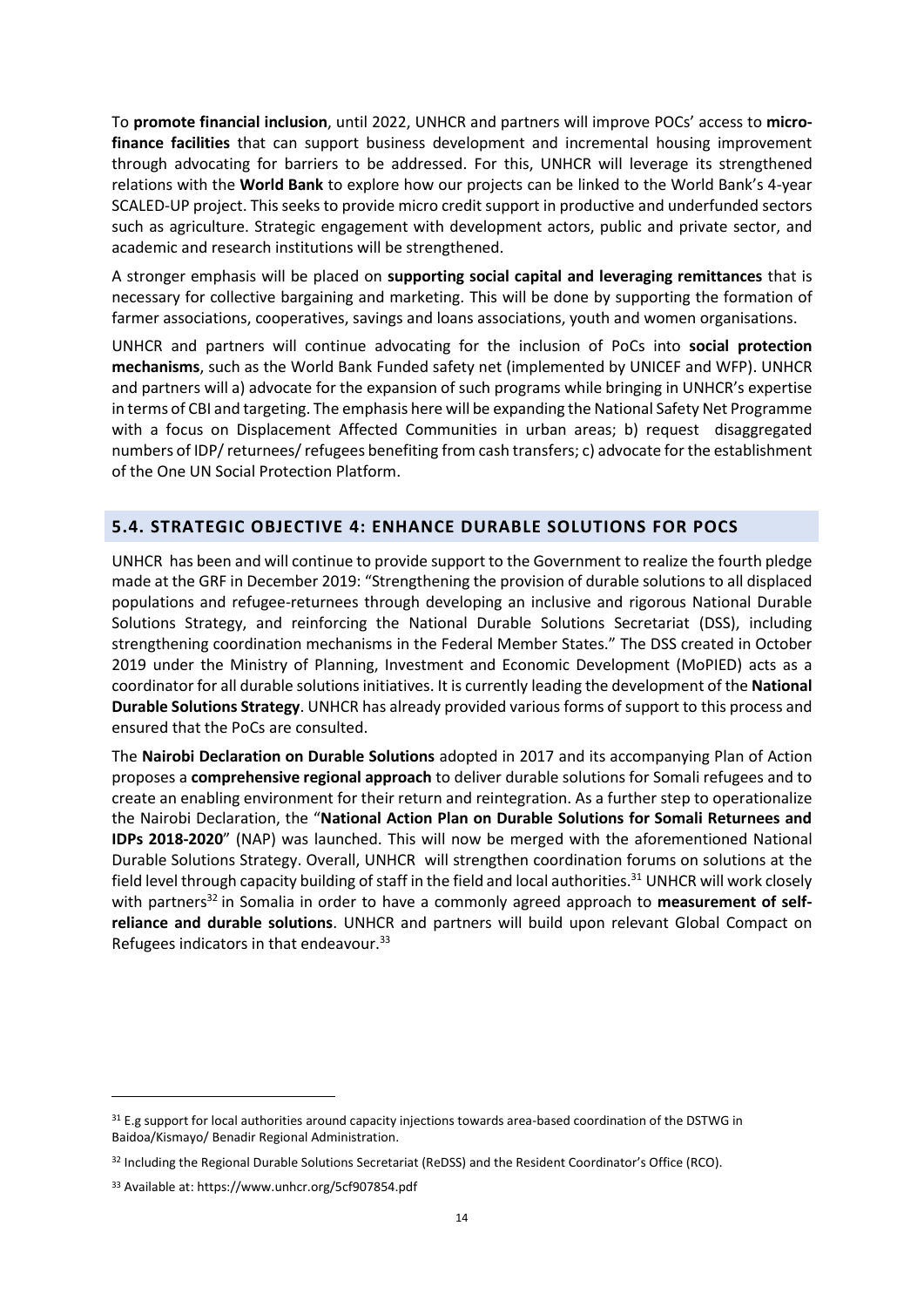#### <span id="page-14-0"></span>**5.4.1. RETURN OF SOMALI REFUGEES TO SOMALIA**

The creation of conditions conducive to return is one of the key objectives of the Global Compact on Refugees. The 2016 ExCom Conclusion No. 112 (LXVII)<sup>34</sup> as well as the Guide to operationalizing the UN Secretary-General's Decision [on Durable Solutions to Displacement](https://eur02.safelinks.protection.outlook.com/?url=https%3A%2F%2Fwww.refworld.org%2Fpdfid%2F57441d774.pdf&data=02%7C01%7Cherwig%40unhcr.org%7Ca4e47a7267d347c27bdf08d82339b083%7Ce5c37981666441348a0c6543d2af80be%7C0%7C0%7C637298077963725415&sdata=MjV7jrWfrkhp7IsZ%2FNxxl%2BfXtIQyumN%2FAG8euj8dBl4%3D&reserved=0) provide the global reference framework.<sup>35</sup> The return and reintegration programme for Somali refugees run by UNHCR Somalia and partners is guided and governed by the Strategy on Return and Reintegration 2020-2022 (Annex 13) in conjunction with the IGAD Nairobi Declaration/ Plan of Action and the National Policy on Refugee-Returnees and IDPs given that the 2013 Tripartite Agreement expired.

All returnees returning through the support of UNHCR **receive the enhanced return package. 36** Ensuring access to adequate services in the areas of return requires the concerted engagement of Government, humanitarian and development actors. Between July 2020 and 2022, UNHCR's Somalia and partners' strategy in this regard includes the following:

- ❖ Prioritize UNHCR's role in **providing information on return areas** so that prospective returnees in countries of asylum (CoAs) can make informed decisions, mainly on security, available services and livelihood opportunities. Information will continue to be accessible to illiterate POCs including through videos and visualized information (building on good practices from the Telling the Real Story project).
- ❖ The **return package** will be adapted as and when needed on the basis of costs of living, cost of education in the areas of return, and reintegration needs, in consultation with countries of asylum and NCRI.
- ❖ To assess the success of reintegration programming, **PRM** is key. A new version is currently being piloted and will be further developed in 2021 and 2022. It includes sampling increased proportions of returnees from Yemen, including more data sources for comparison and triangulation purposes, and conducting joint analysis sessions with external stakeholders.
- ❖ Migration/ transfer of returnee data to proGres version 4 to support **Cash Assist implementation**. **CBI Post-Distribution Monitoring** will include the monitoring of impact of CBIs on the reintegration process. V4 will also permit more comprehensive access to individual data on persons with specific needs to facilitate effective targeting, and educational and vocational profiles of returnees to support effective livelihoods programming. Such data will also be available prior to return in order to facilitate effective and proactive needs assessment and programming. Coordination with the countries of asylum will be strengthened in that regard and relevant information (profiling, intention surveys and planning documents) shared/ jointly developed.
- ❖ UNHCR will advocate with partners for greater engagement in high-return areas and for inclusion of returnees in programmes targeting IDPs and host communities, esp. in South West State and Jubaland.
- ❖ Strengthened **access to basic services and social protection systems** in return areas which allows for transitioning into longer-term development type of assistance across the humanitariandevelopment-peace nexus, using strengthened partnerships with development actors and crossborder projects with Kenya in the areas of Education, Vocational Training and Livelihoods.<sup>37</sup>

<sup>34</sup> Available at [https://www.refworld.org/docid/57f7b5f74.html.](https://www.refworld.org/docid/57f7b5f74.html)

<sup>&</sup>lt;sup>35</sup> Discussions were had with the Regional Bureau and the advice was to use these as guiding documents given that the (2004) [Handbook for Repatriation and Reintegration](https://www.unhcr.org/411786694.pdf) Activities is outdated.

<sup>&</sup>lt;sup>36</sup> See for details, part VI of the Strategy on Return and Reintegration.

<sup>&</sup>lt;sup>37</sup> See for details on coordination forums used and on engagement with partners/ donors for this, part 6.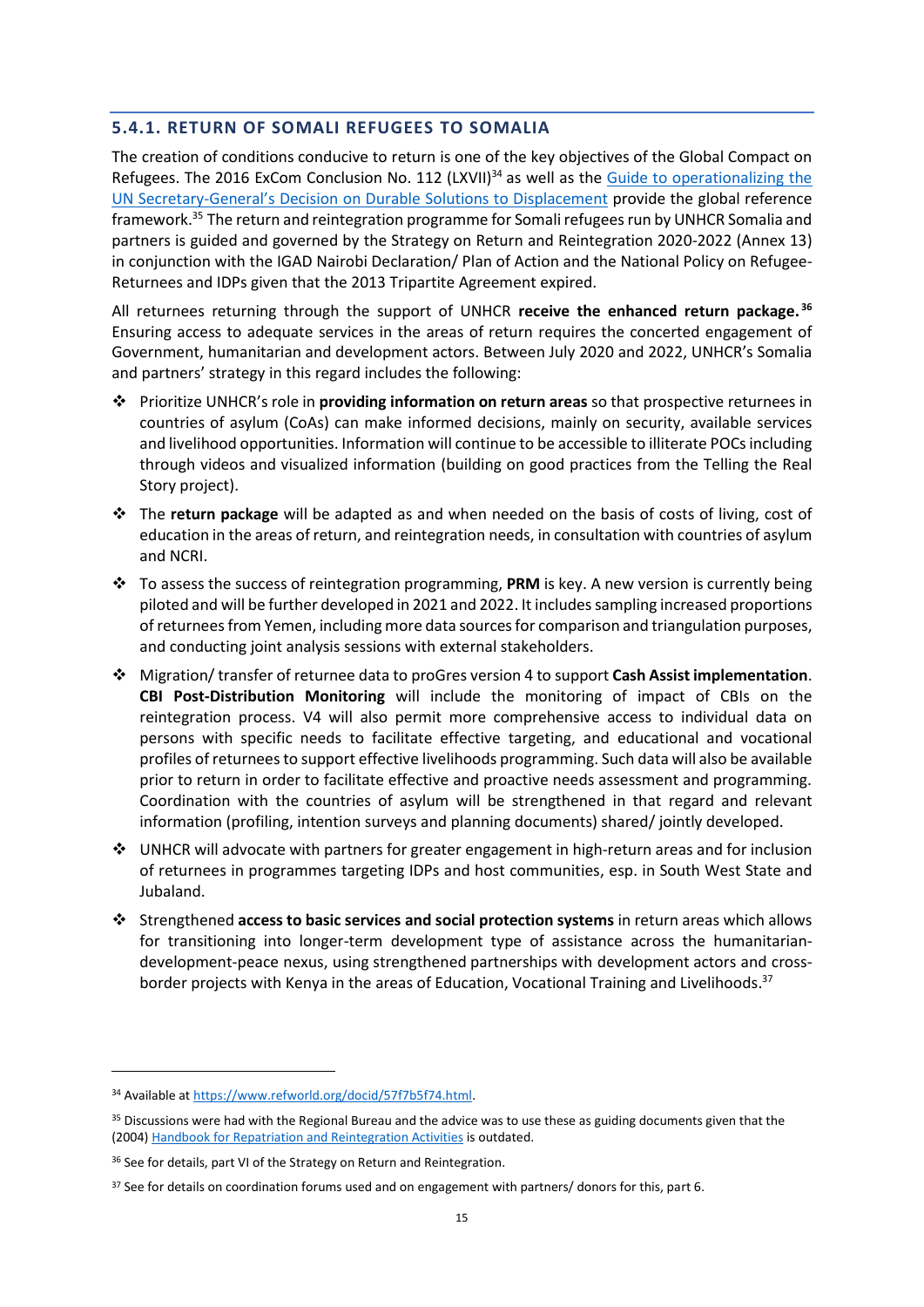- ❖ Stronger **collaboration with UNICEF<sup>38</sup>**on the following child protection elements at waystations (mainly Dhobley), e.g. on joint identification, tracing and reunification, child protection desks and psychosocial support.
- ❖ Returnee children often drop out of school after the 9-month post return period when the UNHCR **education** grant has ended. A new UNHCR Somalia Education Strategy was developed to address this and the approach is further specified in the "Guidance Note on Education Support to Refugee Returnees in Somalia - Ensuring Disengagement and Longer-Term Sustainability". Consultations at federal and member state levels with governments and partners were conducted for this and the Bureau reviewed the documents.<sup>39</sup>
- ❖ While already approved that 40% of the Somalia slots for the **Albert Einstein German Academic Refugee Initiative (DAFI)** can be given to refugee returnees, this could not materialise as no new enrolments were done in 2020 due to a global lack of funds. UNHCR Somalia will advocate for returnees to be included in 2021 and 2022.

| Year | CoA   | <b>Planning figure</b> |
|------|-------|------------------------|
| 2021 | Kenya | 10,050                 |
|      | Yemen | 6,000                  |
|      | Other | 2,000                  |
|      |       | Total 2022: 18,550     |
| 2022 | Kenya | 10,620                 |
|      | Yemen | 6,000                  |
|      | Other | 2,500                  |
|      |       | Total 2022: 19,120     |

The return planning figures are as follows, as consulted with respective Countries of Asylum (CoA):

## <span id="page-15-0"></span>**5.4.2. VOLUNTARY REPATRIATION OF REFUGEES IN SOMALIA TO THEIR COUNTRY OF ORIGIN (COO)**

This is mainly applicable for Ethiopians. The last intention survey for Ethiopians was conducted in December 2018: Among the refugees, 19% considered returning and 40% among the asylum seekers. This situation is likely to have changed given that the top area of origin among Ethiopian RAS (73%) is Oromia region where the political situation in Ethiopia is most tense currently. However, Ethiopian asylum seekers constitute 98.2% of the RSD backlog and many of the profiles of refugee claims among them are weak. 40

It will be a priority for the operation until 2021 to conduct an updated intention survey. In addition, the operation will facilitate small-scale VolRep for Ethiopian asylum seekers where conditions in the area of return allow. Ethiopian RAS leadership structures in Somaliland have indicated that once few VolRep movements are successfully facilitated, more individuals are likely to sign up. It has been clarified with UNHCR Ethiopia that the return package and assistance will be the same for Ethiopian refugees *and* asylum seekers.

<sup>38</sup> Based on concept note in Annex 9.

<sup>39</sup> For details, see Annexes 4 and 14.

<sup>40</sup> See for details part 5.5. below and UNHCR Somalia RSD strategy, Annex 15.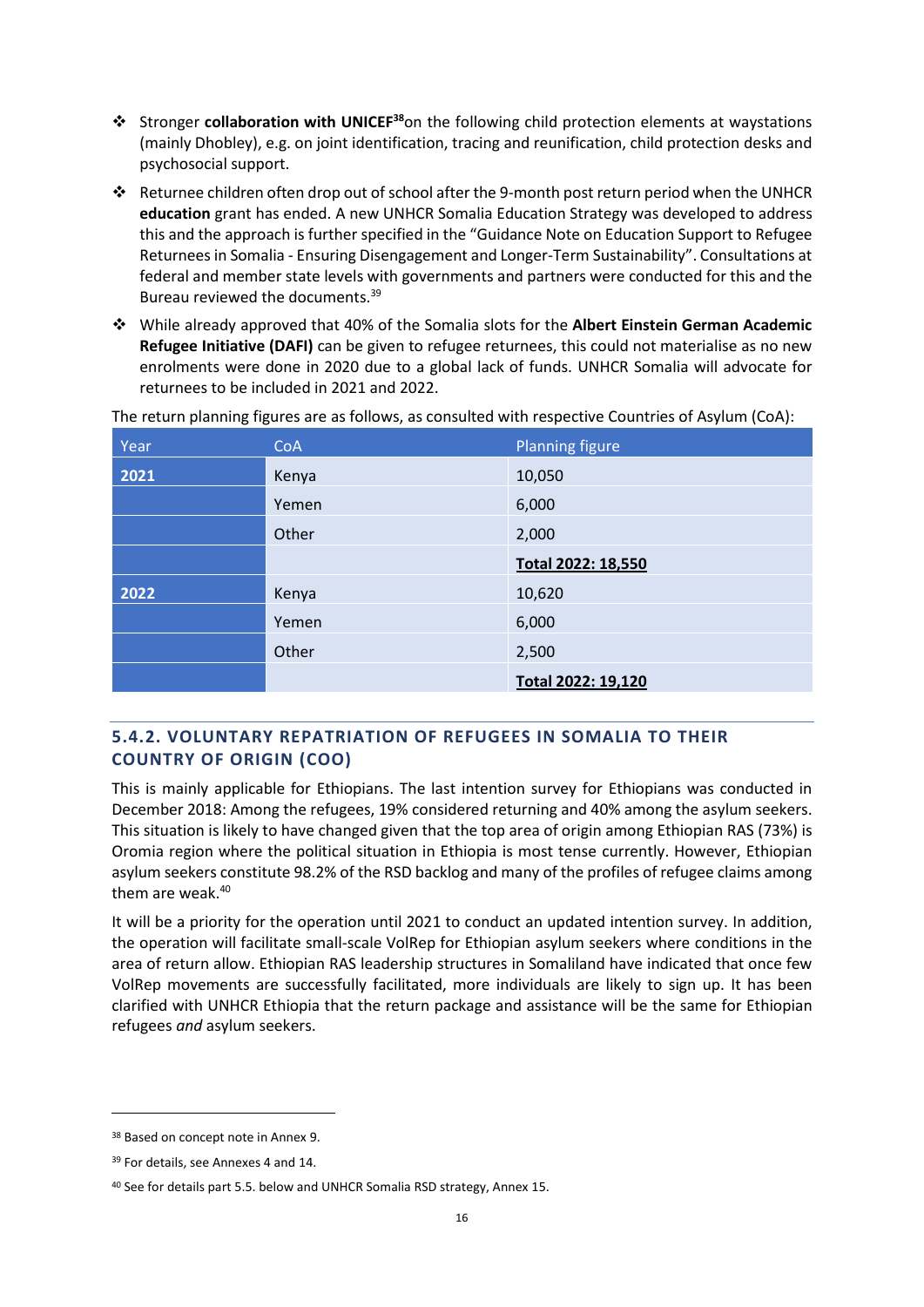#### <span id="page-16-0"></span>**5.4.3. RESETTLEMENT FOR REFUGEES 41**

Resettlement (RST) will continue to remain an important protection tool given the overall weak protection environment prevailing in Somalia. UNHCR Somalia has determined that 1,900 refugees are projected to be in need resettlement in 2021.<sup>42</sup> In 2019, Somalia's RST quota was increased from 100 in 2018 to 150. For 2020, however, Somalia has not been allocated any RST quota and was only able to submit few dossier submissions (planning figure is 35 individuals for 2020). Somalia has the opportunity to submit some cases for resettlement consideration through unallocated quotas tied to specific requirements from Canada, Finland, Sweden, Norway (urgent, emergency, medical cases). Priorities for the operation in regard to resettlement between July 2020 and 2022 will be:

- $\cdot \cdot$  The nationality of the refugees considered for resettlement in 2018 and 2019 was Ethiopian only. This left many Ethiopians in Somaliland and Puntland in the unrealistic hope of getting resettled and made it difficult to manage their expectations. At the same time, RST needs have been identified among Eritreans and Yemenis as well. Hence, UNHCR Somalia is advocating for a diversification of RST cases. First "test cases" of **Yemenis** are being processed as of June 2020. UNHCR will provide capacity building for RST case workers to conduct basic exclusion assessments which is required for Yemeni cases (complex ones can be conducted by CO with Bureau support).
- ❖ As the number of resettlement places continues to decline globally, the premium placed on resettlement increases. This adds to the risk of fraud. The designated **Anti-Fraud** Focal Point (AFFP) will organize increasing capacity building activities for the AFFPs in the field. Self-referrals for RST will *not* be accepted for better expectation management and as a fraud-mitigation measure.
- ❖ Linked to the above, UNHCR will strengthen **identification mechanisms**, mainstreamed within ongoing routine protection activities and through **community-based activities**, as opposed to *specifically* going into communities *in order to* identify RST cases. Transparent referral pathways and local Multi-Functional Durable Solutions Committees will be established for this process.
- ❖ In the past, only Sweden accepted RST cases from Somalia. The operation, with the support of the Bureau, will continue to advocate for the identification of resettlement countries beyond Sweden, such as Canada, as anticipated in late 2019.
- ❖ In 2019 the Operation had an affiliate workforce (Associate Resettlement Officer, UNOPS) who was not replaced. In order to meet the planned submissions of 250 persons for 2021, the office will additionally need an international Resettlement deployee. The two strategic changes as compared to the previous RST deployee will be that his/her portfolio will be broadened to cover complementary pathways (details below) and s/he will be roving to cover Puntland and southern/central region as well.

#### <span id="page-16-1"></span>**5.4.4. COMPLEMENTARY PATHWAYS**

Complementary pathways are paramount as they expand the number of actors providing safe avenues for refugees (and to some extent asylum seekers) to third countries. This priority is in line with the (global) UNHCR **Three-year Strategy (2019-2021) on Resettlement and Complementary Pathways and the CRRF.** Complementary pathways are particularly relevant given the limited opportunities for third-country resettlement currently available for refugees in Somalia. Access to them could not only advance solutions for refugees but could potentially have a positive impact on onwards movements in the region and beyond, the latter often precipitated by the perceived lack of solutions in the country of asylum.

<sup>41</sup> For details see Annexes 16, 17: 2020/21 PGRN, RST SOPs.

<sup>42</sup> See Somalia Chapter of the Projected Global Resettlement Needs (PGRN), Annex 16.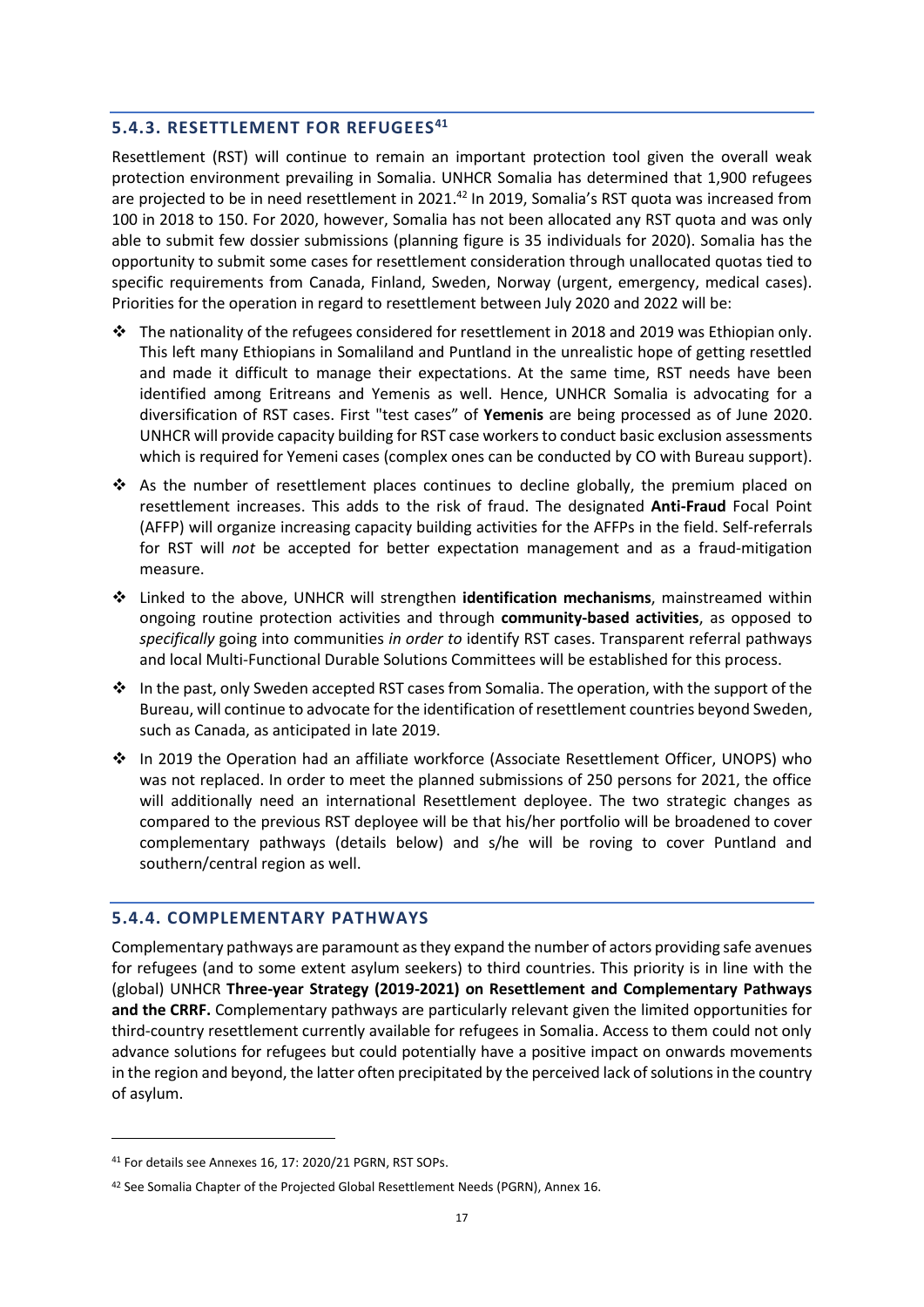As a first step, in June 2020, UNHCR Somalia conducted a mapping of existing activities, entry points, obstacles, gaps and opportunities in this regard (Annex 18). UNHCR Somalia will work with third countries, in collaboration with the Bureau, to overcome these barriers, and bring on board the private sector to expand complementary pathway opportunities as follows:

- ❖ By the end of 2020: UNHCR Somalia will develop a **complementary pathways strategy**. Pathways accessible for asylum seekers will be looked at. UNHCR operation will also remain aligned with the global 2015 RSD Strategic Directions and hence focus on clearing the RSD backlog only if there is a protection benefit(s) to do that (see part 5.5. below for details).
- ❖ The priority for 2021 will be to enable field staff to upscale the provision of information and support to PoCs on access to **family reunification** as well as **private or community sponsorship programmes**.
- ❖ **Third country scholarships**: Advocate for and follow-up with the Mexican Government on scholarships for tertiary education for PoCs as the Mexican Government indicated to the FGS at the GRF in December 2019 with the support of relevant Regional Bureaus.
- ❖ The **IGAD Protocol on Free Movement**, endorsed in Feb 2020 by IGAD Ministers of Interior and Labour, is pending final approval by the IGAD Heads of States. This Protocol could potentially facilitate access to complementary pathways of refugees from IGAD countries, such as Ethiopians, for purposes of education or employment solely on grounds of their nationality. UNHCR Somalia will explore relevant opportunities in collaboration with the Bureau and the IGAD Liaison Officer.
- ❖ **Labour mobility**: In line with the Kampala Declaration on jobs, livelihoods and self-reliance for refugees, returnees and host communities in the IGAD region, UNHCR Somalia with support from partners will continue assessing labour market demands in Somalia to inform skills development programs in countries of asylum. For this, discussions with NCRI, DSS, Ministry of Labor, Chamber of Commerce, and other relevant Government counterparts in respective locations as well as ILO on a skills registry including PoCs will be deepened. Beyond IGAD, UNHCR Somalia will build on the initiated discussion to explore whether the [Talent Beyond Boundaries initiative](http://talentbeyondboundaries.org/) can be applied in Somalia. The initiative links employers in third countries looking for skilled labor with refugees.
- ❖ The **"Telling the Real Story" project** (Somaliland and Puntland) will continue to incorporate the provision of information on complementary pathways, in addition to awareness raising on the risks of irregular movement. TRS provides information on legal channels to Europe as well as other regional alternatives, for instance scholarships.

## <span id="page-17-0"></span>**5.4.5. LOCAL INTEGRATION FOR REFUGEES AND IDPS**

*De jure* **local integration/ path to citizenship for refugees**: Under both the current 1962 Somali Citizenship Law and the proposed 2016 Citizenship Bill, the only criterion for foreigners whose father is not Somali to obtain citizenship is "if the Government specifically grants it". This is a vague criterion which to date has not been applied. During the period of this strategy, UNHCR Somalia will place more emphasis on access to citizenship for refugee women married to Somalis, making use of Article 13 (1) of the Citizenship Law, and by helping ethnic Somalis (many of which are registered as Ethiopian RAS) to obtain citizenship. The entry point for the latter is Article 3 of the Citizenship Law stipulating that "any person who by origin, language or tradition belongs to the Somali Nation, shall be considered a Somali."

*De facto* **local integration**: UNHCR Somalia will advocate for equal accessto rights and socio-economic inclusion as outlined in part 5.3 above. It will also ensure refugees are included in the planning processes both by humanitarian/ development actors and by the Government (see for details part 6 below).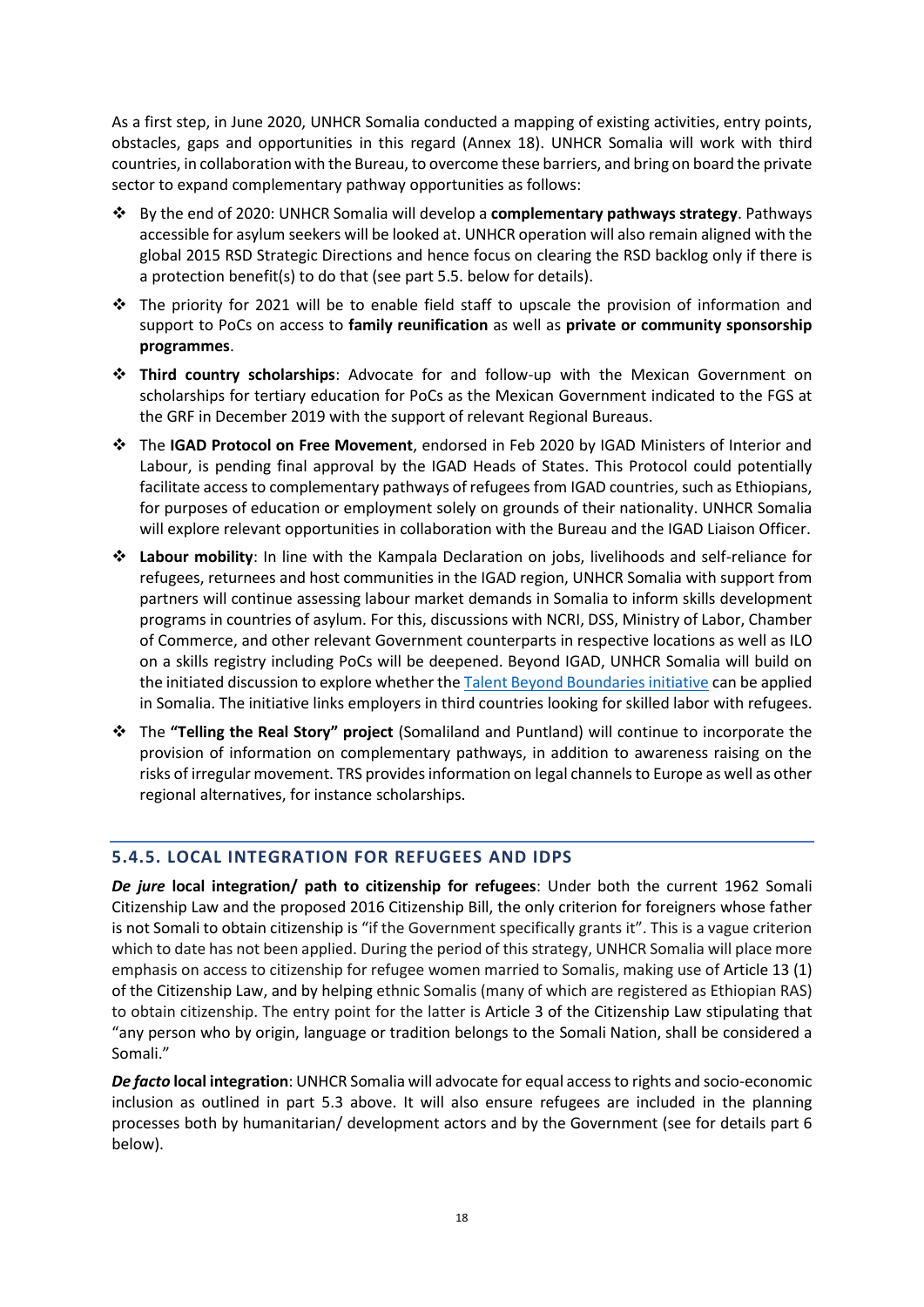#### <span id="page-18-0"></span>**5.4.6. SOLUTIONS FOR IDPS**

For IDPs, UNHCR will support clusters and other interagency initiatives aiming at sustainable return, local integration or relocation of IDPs, with a focus on the latter two.

**IDP returns:** NCRI and the DSS aim at creating enabling conditions for return of IDPs to rural areas. UNHCR can support this effort a) through advocacy in coordination forums to garner support of other agencies and b) by using its strong IM expertise to conduct intentions surveys. Moreover, UNHCR Somalia will help develop policy guidance on support of IDP durable solutions in rural areas. Whenever IDPs can and want to return voluntarily, UNHCR Somalia will provide individual support, as done with those affected by cyclone Sagar in Somaliland. The challenge will be that so far, not many IDPs expressed willingness to return. For example, the IDPs in Galkayo, Garowe and Bossaso fled conflict from the southern parts of Somalia and have been living in Puntland since the conflict started in 1991; they consider it home. Many of the younger generation of IDPs who grew up in urban areas such as in Benadir do not want to go back to a rural lifestyle. Therefore, the focus of UNHCR Somalia's efforts will be on relocation and local integration of IDPs.

**IDP relocations** in the past often took place in the framework of projects where IDPs were relocated to a new parcel of land allocated by authorities, where new shelters would be constructed, and security of tenure guaranteed. During the 3-year period of this strategy, UNHCR Somalia will promote the idea of creating joint taskforces before such relocations are conducted to ensure that relocations are done in accordance with international standards and to ensure relocated IDPs receive their title deeds and documentation as soon as the relocation took place. Key partners, depending on the location, will typically include the respective Government bodies, Clusters (CCCM, Protection, Shelter), HLP AoR, RCO, UN-HABITAT, UNDP and IOM. It is vital to have shared agreements and a conflict sensitivity analysis before the start of relocation projects. Targeting and the applied vulnerability criteria need to be designed in such a way that they avoid making beneficiaries more vulnerable by having lesser access to rights and services after their relocation to a new place (often remote from city centers). It needs to be ensured that the relocation site does not become an IDP camp but fits squarely within a broader inclusive urban planning approach. The shelter cluster is working on Affordable Housing Options through a Technical Working Group, led by the Ministry of Public Works, Reconstruction and Housing. The IDP relocation in Mogadishu/ Bar Bulsho will be treated as priority further to discussions between the UNHCR Somalia Country Representative and H.E. the Prime Minister. A task force on the Bar Bulsho relocations has been formed and is co-led by the RCO and UNHCR's Protection Cluster Coordinator.

#### As for **local integration of IDPs**, UNHCR Somalia will:

- ❖ Advocate for and provide support to a renewed profiling exercise conducted in collaboration with the Joint IDP Profiling Service (JIPS). The figures and information established in the 2016 profiling are still used as baselines but they need updating. Furthermore, UNHCR will work with partners such as ReDSS and IOM for measuring progress towards local (re)integration.
- ❖ By 2026, Somalia's urban population will overtake its rural population. Hence, the upcoming two years provide a critical opportunity for UNHCR Somalia to help support the Government in setting a new course of well-planned urbanization through national and federal state level policies, implemented at the city level through fit-for-purpose land administration, and inclusive, representational governance. UNHCR and certain partners are well suited to have impact here given their expertise on HLP and their shelter programmes. <sup>43</sup> Instead of building ready-made shelters, more emphasis will be on trainings for IDP and refugee returnees to equip them to build

<sup>43</sup> In Mogadishu, Berbera, Bossaso (Gribley Durable Solutions settlement) and Galkayo (Wadajir Durable Solutions settlement).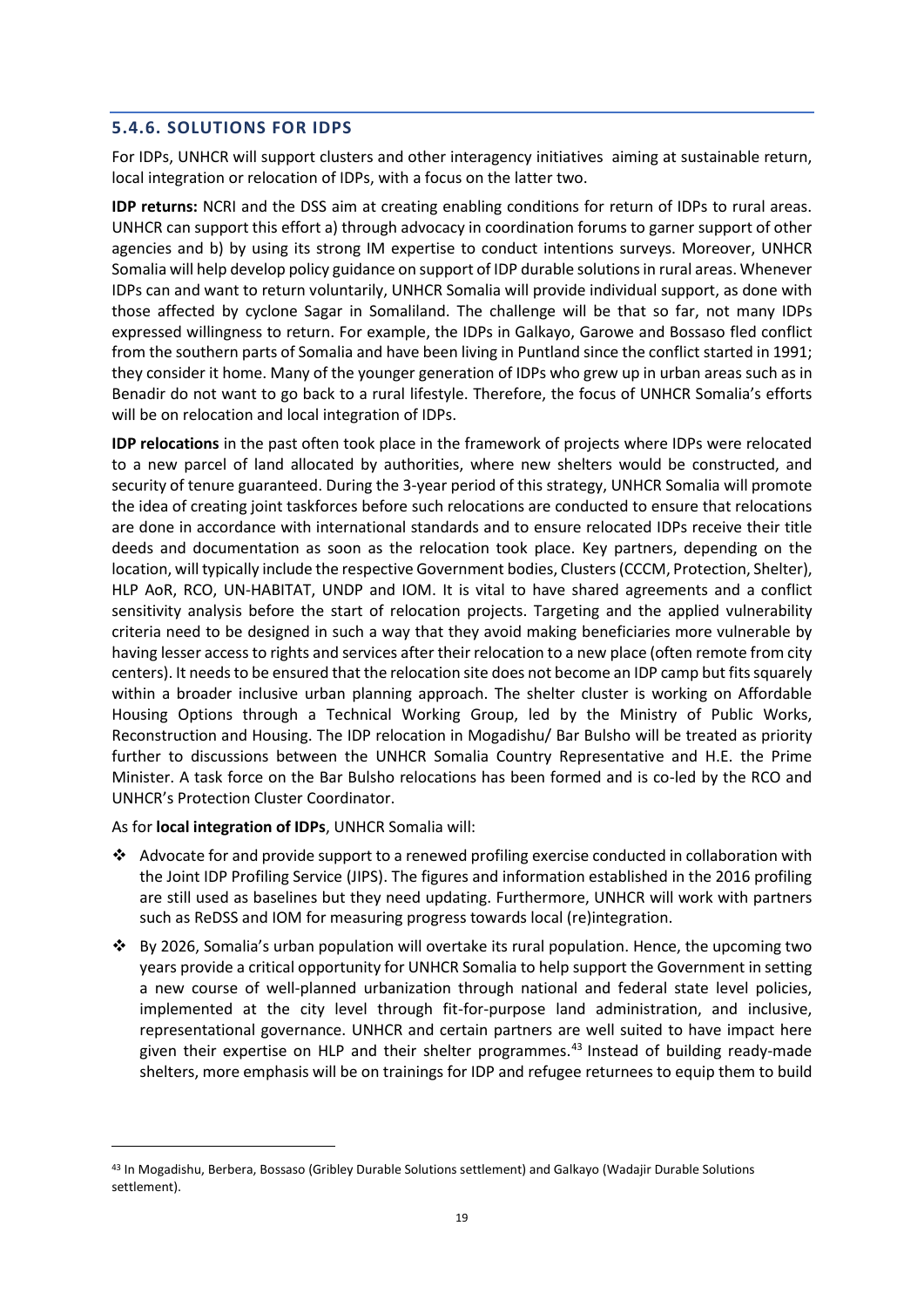their own homes (in combination with CBI/ shelter kits).<sup>44</sup> Capacity building to authorities and private landowners on IDP's rights will be provided to mitigate forced evictions. UNHCR will also explore the possibility for leveraging pledges made by cities and municipalities at Global Refugee Forum specifically, but more broadly city networks already engaged in refugee responses.

- ❖ In UNHCR's programming, good practices from UN-HABITAT and partners will be considered, including provision to PoCs of integrated assistance comprising of rental coverage, Income Generating Activities grants and business skills development complemented with HLP support. These best practises increase resilience and mitigate the risk of evictions, fostering integration prospects for IDPs.
- $♦$  In relation to HLP, UNHCR will consider commissioning study on evictions that can serve as a basis for evidence-based advocacy with Government and relevant partners. HLP aspects will also be added to the PRMN monitoring and legal assistance on HLP will be scaled up.
- ❖ Provide support to relevant Government actors for the implementation of the Settlement Guidelines and Management plan to provide a framework for integrating a long-term solutions outlook to the management of Mogadishu's informal settlements.
- ❖ In Somaliland, UNHCR will continue to support the inclusion of durable solutions for IDPs in the national development plans as well as relevant Government institutions strategies as they are incorporated in the national development plans NDP 1 and 2 as well as NDRA's 3-year strategy adopted in late 2018.
- ❖ Under the *EU-REINTEG 3* programme, UNHCR is targeting 300 households including IDPs with lowcost housing units by end of March 2021.
- ❖ At sub-national level, UNHCR Somalia and partners (mainly NRC) will provide institutional support to improve land administration and the delivery of land rights services to increase effective management of land issues.

## <span id="page-19-0"></span>**5.5. STRATEGIC OBJECTIVE 5: MANDATE RSD IS USED STRATEGICALLY TO CREATE PROTECTION / SOLUTIONS BENEFITS AND IS LINKED TO EFFECTIVE COMMUNITY-BASED PROTECTION MECHANISMS**

In the Somalia operation, there are **less refugees (14,685) than asylum-seekers (15,254).** Entirely "**clearing the RSD**" backlog will not be possible considering the limited financial and human resources (3 IUNV Eligibility Officers dedicated to RSD work across the operation as of June 2020). In line with the global **UNHCR RSD Strategic Directions 2015** and given the relative similarity in access to rights and services for refugees and asylum seekers, only those who need **RSD to achieve a protection or solutions benefit** (for example, *in order to* get RST/ a complementary pathway, or to be protected from arbitrary arrest and refoulement by local authorities) will be channelled into the process. **RSD is not an end in itself** but rather a means to achieve solutions and protection. The **criteria used for RSD prioritization**, based on the specific protection contexts in the country, are outlined on p. 6 of the UNHCR Somalia RSD Prioritisation Strategy<sup>45</sup>. One of the criteria for prioritization is low presumption of RSD eligibility, which means that those whose asylum claim is likely to be rejected will be prioritized for RSD. Another criterion is high presumption of eligibility for RST. Taken together, this results in, for example, Ethiopian-Somali claims, women-at-risk, at-risk minorities and LGBTQ/I cases being prioritised for RSD.

<sup>&</sup>lt;sup>44</sup> This point was also recommended by the Housing Conference Mogadishu, Nov 2019, led by the Benadir Regional Administration.

<sup>45</sup> For details see Annex 15.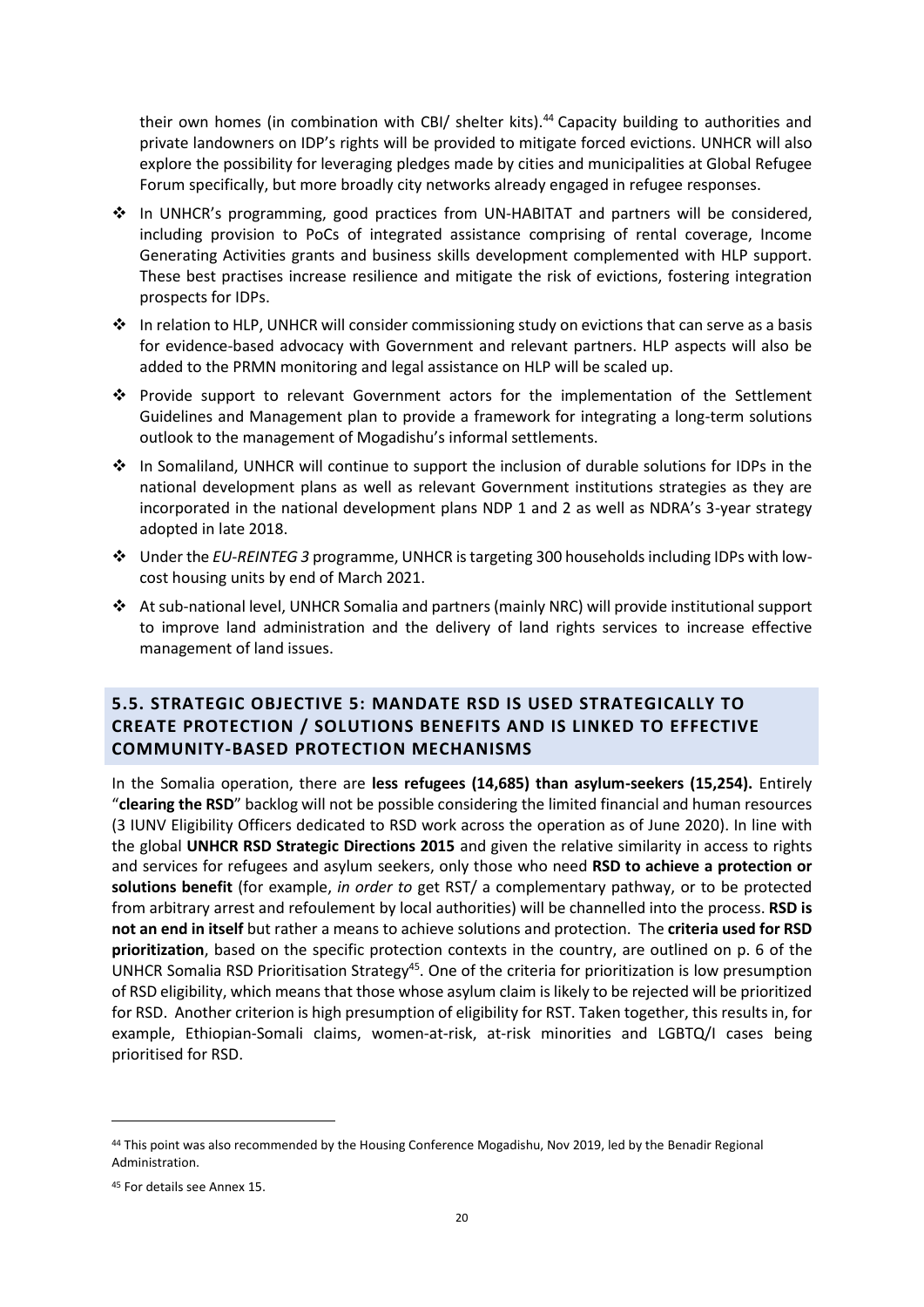The emphasis will be placed on systematic, proactive and continuous **identification of vulnerabilities**  among the populations of concern at the various stages of UNHCR's work, including at the stage of reception, registration and through regular field and **community-based protection** activities. This approach will allow Eligibility Officers to focus on RSD adjudication, increasing their productivity. Non-RSD protection staff need to have a solid understanding of the RSD prioritization criteria to identify and refer cases. PoCs and external partners will only be able to make protection (self) referrals but no direct referrals for RSD prioritization to mitigate fraud.<sup>46</sup>

Key milestones for the period of this strategy include (comprehensive list of milestones is provided for it the implementation matrix – Annex 1):

- ❖ Priority in 2020: Given the COVID-19 context, introduce **remote interviewing and case processing**  in Somaliland and Puntland in line with the guidance shared by the Bureau.
- ❖ Following the countrywide roll-out of the Biometric Identity Management System (BIMS), **moving to proGres version 4/ PRIMES** is of utmost priority for UNHCR Somalia to be achieved by the end of 2020. After its roll-out, emphasis will be placed on trainings how to fully use the wide range of v4 functionalities, including for the purposes of case management/referrals, RSD module and the fraud module.
- ❖ Capacity-building of UNHCR protection staff who are involved in carrying out Mandate RSD work.

*For details: see 2020 RSD strategy which also entails a part on risks and associated mitigations, Annex 15.*

## <span id="page-20-0"></span>**6. PARTNERSHIPS, LEADERSHIP AND COORDINATION**

The operation will rely on the support of a variety of key stakeholders to bring its vision into fruition. UNHCR with the support of partners is fully committed to **'Delivering as One'** to achieve the **Sustainable Development Goals** (SDGs) using the **Common Country Analysis (CCA)** and the **UN Cooperation Framework (UNCF)** in support of the Government's NDP-9, under the guiding principles of the **Durable Solutions Initiative** (DSI) in Somalia.<sup>47</sup> UNHCR will focus on areas of strength (see SWOT analysis conducted by Protection Unit in April 2020, Annex 19) as **a technical expert** (protection, solutions, data), as **a convener and catalyzer** (implementation of the CRRF, Mixed Migration Task Forces, cross-border coordination); and as **spokesperson and advocate for communities** (with a proactive communication approach).

#### <span id="page-20-1"></span>**6.1. FRAMEWORK**

The UN Cooperation Framework (UNCF) is the UN's overarching multi-year strategic plan to guide its collective ambitions in support of both Somalia's development priorities and its achievement of the SDGs and is currently under development. UNHCR will continue to advocate for the inclusion of its PoCs into the relevant UN framework, as was the case with the UN Strategic Framework now expired. Under the previous National Development Plan (8), there was a resilience pillar under which there was a Sub-Pillar Working Group on Migration, Displacement and Durable Solutions. The latter used to be co-led by NCRI and UNHCR during 2019. The Sub-Pillar Working Group was discontinued: with the revised aid architecture configured around the new NDP 9, new working groups are established aligned with the **Federal Government Roadmaps,** namely on (i) social development, (ii) economic development, (iii) inclusive politics, and (iv) security and justice. No stand-alone working group/pillar

<sup>46</sup> See details on the referral and approval process in the RSD strategy.

<sup>47</sup> 1) inclusive, participatory and consensus building, 2) integrated response transcending the humanitarian development nexus, 3) comprehensiveness and inclusiveness, 4) collective responsibility, 5) involving the populations of concern, and 6) context specific, conflict sensitive, and gender/age sensitive solutions.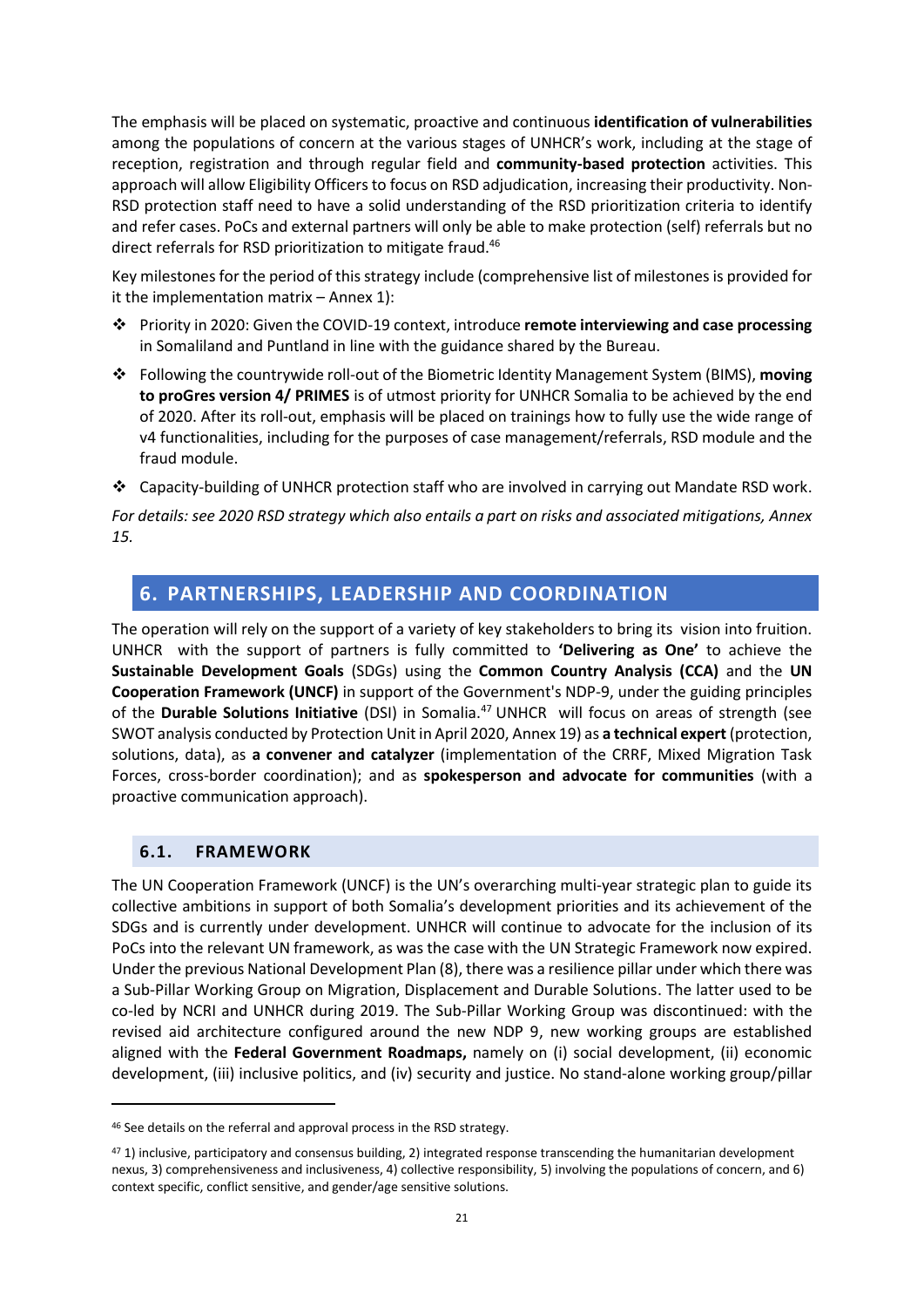on solutions is foreseen. UNHCR has been and will be supporting the Government in setting up the new Sub Working Group on solutions under the Social Development working group, bringing Government, donors and communities of practice together around solutions.

## <span id="page-21-0"></span>**6.2. KEY STAKEHOLDERS AND EXISTING COORDINATION FORUMS**

UNHCR will continue to strengthen coordination with **key stakeholders** at different levels as below. For details please refer to the stakeholder mapping under Annex 2:

- ❖ In line with UNHCR commitments to 'putting people first', AGD, community-based and rightsbased approaches, UNHCR persons of concern (and their community-based representation bodies) referred to in the section 2.3 above are a key stakeholder for the strategy implementation;
- ❖ Collaborating with Government line ministries, departments and the Speaker of the Parliament;
- ❖ Focus on building capacities of civil society/ local NGOs to promote local expertise and ownership;
- ❖ UN agencies, NGOs, clusters, AoRs and working groups;
- ❖ Strengthened engagement with the private sector, such as mobile telecom services providers for apprenticeship/on-the-job training schemes for PoCs.
- ❖ Partnership with IGAD through its Support Platform;
- ❖ UNHCR co-leads with UNOCHA the IM Working Group and participates in the UNCT Gender Theme Group as well as the UNCT HR working group on gender parity.

UNHCR will use its influential role in the **Humanitarian Country Team**, as (co)/lead of the three clusters, and in the **Durable Solutions Working Group**, led by the Integrated Office of the DSRSG/RC/HC, that all PoCs are included in humanitarian and development actions. UNHCR and partners will continue providing support to the Government-led durable solutions structures set up over the past few years, including coordination platforms at the FMS (South West State and Benadir Regional Administration) and municipal levels (Baidoa, Kismayo).

## <span id="page-21-1"></span>**6.3. ENGAGEMENT WITH WORLD BANK**

In March 2020, the World Bank and the IMF approved Somalia's eligibility for the Heavy Indebted Poor Countries (HIPC) initiative, providing access to International Development Assistance (IDA) instruments to mitigate impact of the multiple crises in the country. At the end of June 2020, the World Bank approved a \$55 million IDA grant to support Somalia's economic recovery with a focus on inclusive private-sector-led growth. In line with CRRF objectives and based on previous discussions with Bureau and WB, UNHCR Somalia is strengthening its partnership with the World Bank with focus on the following:

- ❖ Support to the Government with the financing of the implementation of the GRF pledges;
- ❖ Access to micro finance (explained in resilience part, 5.3);
- ❖ Project on digital ID cards for 1,000,000 Somalis; 48
- ❖ IDA 19 refugee window and the "25,000-refugees" qualifier;
- ❖ Inclusion of UNHCR's PoCs into WB-led socio-economic surveys (such as COVID-19 assessment);

<sup>48</sup> A Government task-force has been in place since last year and recently a project director was recruited under WB's SCALED-UP project. Consultancies are being recruited in the following areas: (i) social impact and development of an inclusive outreach and enrollment strategy and (ii) setting up a grievance redress mechanisms.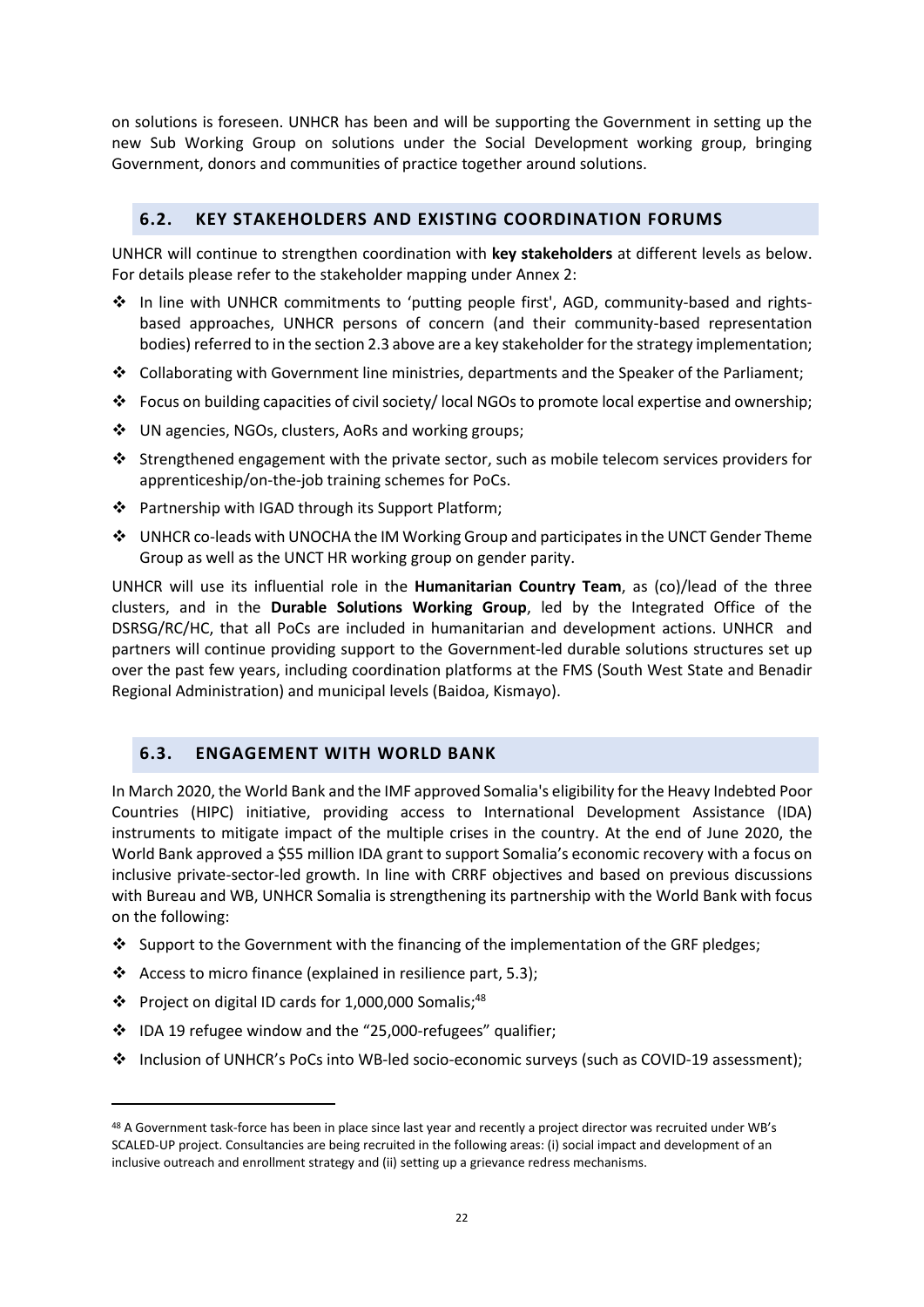- ❖ Inclusion of PoCs in in poverty reduction programs and strategies, such as Safety Nets/Social Protection Nets;
- ❖ Infrastructure development projects for the benefit of UNHCR PoCs and host communities;
- ❖ Land governance and strengthening authority's technical capacity on land administration issues.

## <span id="page-22-0"></span>**7. RESOURCE MOBILIZATION**

The UNHCR Somalia operation has strengths, weaknesses, threats and opportunities for resource mobilization.

**Strengths:** The Somalia operation has a committed Government donor base covering 88% of its Operating Level (OL) in the past three years.

**Weaknesses:** Somalia is marred by a protracted and recurring humanitarian, political and security crisis. Funding needs remain high; running the operation is costly and donor fatigue coupled with a difficult global economy resulting from COVID-19 are significant challenges.

**Threats:** A sluggish global GDP where traditional donors are cutting back on their official development assistance (ODA); global displacements levels have steadily increased over the past several decades resulting in increased competition for funding; the needs and vulnerabilities of PoCs will continue to grow at a rate that exceeds funding levels. Resources will therefore be focused on those activities where UNHCR and its partners have a comparative advantage, aligned to UNHCR Somalia's strategic priorities. Other competing agendas in the same funding arena within the East and Horn of Africa region are projected to exacerbate the already shrunken funding space. Those agendas include counterterrorism, flooding mitigation and response, debt and financial expansion (HIPC/IDA discussions), the electoral process, climate change with focus on food insecurity.

**Opportunities:** Efforts to diversify UNHCR Somalia's donor base, considering the shrinking funding from traditional Government donors, will continue unabated. New funding streams include private sector engagements, engagement with emerging funding sources such as Islamic social financing (Zakat) and the Sustainable Finance Framework of the Islamic Development Bank ("Sukuk" bond). UNHCR Somalia will mainstream resource mobilization across the operation, through training for staff, harmonized and efficient use of social media, increased visibility and increased use of human-interest stories. It will maintain strong relations with traditional donors through regular donor briefings, field monitoring missions establishing a peer approach with donors who can advocate on our behalf on issues regarding our persons of concern.

The engagement with the World Bank, shifting from a traditional multilateral Government funding to emergency relief and crisis funding through an anticipatory actions' framework, will be tapped into. The regionalization and decentralization within UNHCR will empower country offices to increase their capacities to fundraise according to needs on the ground. UN reforms empowering Resident Coordinators has paved the way for increased country-based pool funds (mainly Peacebuilding Fund and CERF), further strengthening the synergies for strategic partnerships at the country level. In this regard, UNHCR Somalia is committed to developing partnerships that bridge the humanitariandevelopment-peace nexus, using clearly defined *theories of change* in the pursuit of projects were impact is most needed.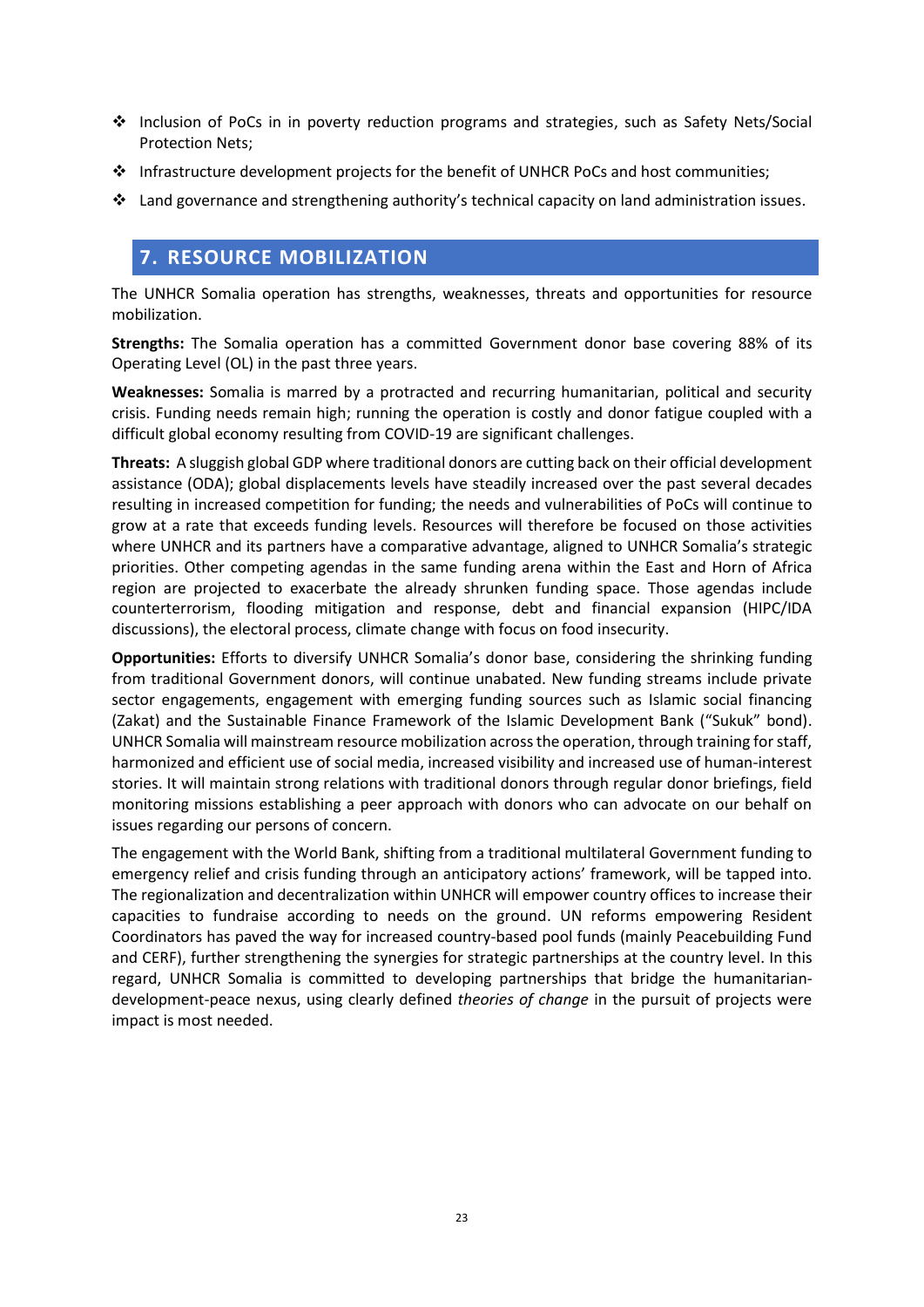# <span id="page-23-0"></span>**A N N E X E S, INCLUDING MATRIX AND STAKEHOLDER MAPPING**

- ❖ Annex 1: Matrix Strategic Objectives, Milestones, Assumptions, Risks.
- ❖ Annex 2: Stakeholder Mapping:

| <b>Authorities</b> | <b>Federal level:</b>                                                                                                                                                                                                                                         |
|--------------------|---------------------------------------------------------------------------------------------------------------------------------------------------------------------------------------------------------------------------------------------------------------|
|                    | Ministry of Interior, Federal Affairs and Reconciliation (MOIFAR)                                                                                                                                                                                             |
|                    | National Commission for Refugees and IDPs (NCRI)                                                                                                                                                                                                              |
|                    | Ministry of Planning, Investment and Economic Development (MoPIED) and its<br>Durable Solutions Secretariat - leads the NDP-9 and the development of the<br><b>National DS Strategy</b>                                                                       |
|                    | Ministry of Humanitarian Affairs and Disaster Management                                                                                                                                                                                                      |
|                    | Ministry of Public Works, Reconstruction and Housing - for shelter, urbanisation                                                                                                                                                                              |
|                    | Ministry of Women and Human Rights - Ensure protection, safety and living conditions<br>of PoCs particularly of women/girls affected by SGBV                                                                                                                  |
|                    | Ministry of Sports and Youth - Ensure inclusion and promotion of youth and sports<br>activities for PoCs                                                                                                                                                      |
|                    | Ministry of Labour and Social Affairs - Ensure inclusion of employment opportunities,<br>social protection, work permit for PoCs, Complementary Pathways (labour<br>mobility)                                                                                 |
|                    | Ministry of Education, Culture and Higher Education - Ensure inclusion of PoCs to the<br>national educational plans and access to continued education for returnees                                                                                           |
|                    | Ministry of Health and Human Services - Ensure inclusion of PoCs into the national<br>health plans                                                                                                                                                            |
|                    | <b>Sub-national level:</b>                                                                                                                                                                                                                                    |
|                    | All ministries mentioned above at Sub-national level                                                                                                                                                                                                          |
|                    | State Governments: of Puntland, Somaliland, Jubaland, South West, Galmuduug,<br>Hirshabelle and Benadir Regional Administration (and its Durable Solutions Unit)                                                                                              |
|                    | Office of the Governor for the Banadir Region                                                                                                                                                                                                                 |
|                    | South West State - Commission for Refugees and IDPS (SWSCRI) - Returns: way<br>Station management for Baidoa, South West State Ministry of Humanitarian Affairs<br>and Disaster Management in Baidoa; Ministry of Resettlement and Diaspora Affairs<br>in SWS |
|                    | Puntland: Ministry of Interior Federal Affair and Democratization                                                                                                                                                                                             |
|                    | Bossaso - MOIFAD - Management of reception centre and reception processes                                                                                                                                                                                     |
|                    | North Galkayo                                                                                                                                                                                                                                                 |
|                    | Kismayo - Jubland Refugees and IDPs Affairs commission (JRIA)                                                                                                                                                                                                 |
|                    | Dolow: Office of the District Commissioners led by the District Humanitarian<br>Coordinators                                                                                                                                                                  |
|                    | South Galkayo and Dhusamarab - Galmudug Commission for Refugees and IDPs<br>(GCRI)                                                                                                                                                                            |
|                    | National Disaster Preparedness and Food Reserve Authority                                                                                                                                                                                                     |
|                    | Somaliland's National Displacement and Refugee Agency (NDRA)                                                                                                                                                                                                  |
|                    | Municipality of Berbera                                                                                                                                                                                                                                       |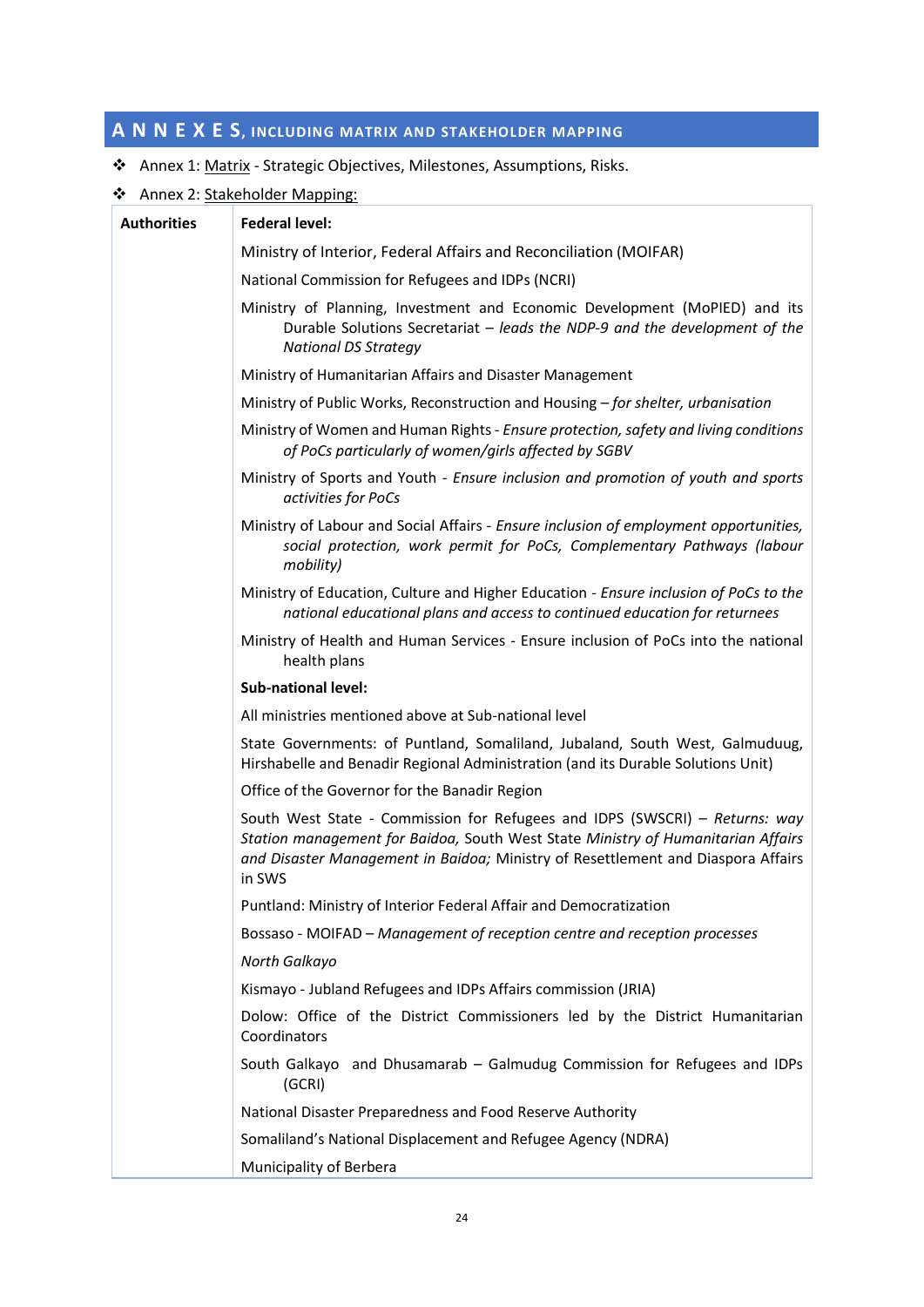|                                     | Somaliland Ministry of Health and Development                                                                                                                                                                                                                                                                                                                                             |
|-------------------------------------|-------------------------------------------------------------------------------------------------------------------------------------------------------------------------------------------------------------------------------------------------------------------------------------------------------------------------------------------------------------------------------------------|
|                                     | Somaliland Ministry of Education                                                                                                                                                                                                                                                                                                                                                          |
|                                     | Somaliland Ministry of Interior                                                                                                                                                                                                                                                                                                                                                           |
|                                     | Somaliland Ministry of Planning and Development                                                                                                                                                                                                                                                                                                                                           |
|                                     | Somaliland Ministry of Labour and Social Affairs                                                                                                                                                                                                                                                                                                                                          |
| <b>UN</b>                           | Agencies: IOM, UNICEF, ILO, FAO, UNFPA, WFP, UN-HABITAT, UNODC (on MM),<br>UNICEF, UNDP, WHO and OCHA, UNIDO, UN Women, UNDP, etc                                                                                                                                                                                                                                                         |
|                                     | Mission: UNSOM, DSRSG/RC/HC and his Integrated Office/ RCO                                                                                                                                                                                                                                                                                                                                |
|                                     | Clusters: Education and Food Security Cluster, HLP, GBV and CP sub-clusters, Cash and<br><b>Voucher Working Group</b>                                                                                                                                                                                                                                                                     |
| <b>International</b><br><b>NGOs</b> | NRC, DRC, Care International, ARC, Mercy Corps, Save the Children, GRT, Concern,<br>Relief International                                                                                                                                                                                                                                                                                  |
| <b>National NGOs</b>                | GCEBD, PSA, Somalia NGO Consortium, SWDC, SSWC, DAN, Galkayo Education Centre<br>for Peace and Development, Galkayo Medical Foundation, Gruppo per le Relazioni<br>Transculturali, KAALO Aid and Development, ASAL, PSA, Women Initiative Somalia<br>Empowerment, TASS, Somali Peace Line, MPHDO, TUOS, Hope foundation, DEH, New<br>ways, Elman peace, INTERSOS, AVORD, NRC, Mercy Corps |
| PoCs and host<br>communities        | <b>RAS</b><br>communities, community-based protection<br>committees,<br>committees<br>representing various groups such as PSNs, women, persons with disability etc                                                                                                                                                                                                                        |
| <b>Private sector</b>               | Mobile telecom services providers (Golis, Telesom) - for apprenticeship/on-the-job<br>training schemes for POCs                                                                                                                                                                                                                                                                           |
| <b>Regional</b><br><b>Platforms</b> | IGAD - lead of regional processes such as Nairobi Declaration and Plan of Action;<br>regional support platform                                                                                                                                                                                                                                                                            |
|                                     | Regional Durable Solutions Secretariat (ReDSS) - co-lead of the DS WG                                                                                                                                                                                                                                                                                                                     |

- ❖ Annex 3: RAS dashboard.
- ❖ Annex 4: UNHCR Somalia's Education Strategy 2020-2024.
- ❖ Annex 5: UNHCR Somalia Contingency Plan for possible influx of Ethiopian refugees, June 2020.
- ❖ Annex 6: Note on UNHCR Somalia's implementation of the UNHCR Data Transformation Strategy (2020-2025), June 2020.
- ❖ Annex 7: Revised Somalia Centrality of Protection Strategy, 2020-2021, as endorsed by the HCT on June 16, 2020.
- ❖ Annex 8: Concept Note on Statelessness Roadmap and Action Plan for Somalia, Nov 2019.
- ❖ Annex 9: Concept Note on UNHCR-UNICEF collaboration in Somalia.
- ❖ Annex 10: TORs of Mixed Migration Task Force (federal level).
- ❖ Annex 11: UNHCR Somalia, Contingency Plan for Internal Displacements in Somalia, June 2020.
- ❖ Annex 12: UNHCR Livelihood Strategies for Puntland State, Somaliland and South Central.
- ❖ Annex 13: Strategy on Return and Reintegration 2020-2022.
- ❖ Annex 14: UNHCR Somalia 2020 Guidance Note on Education Support to Refugee Returnees in Somalia - Ensuring Disengagement and Longer-Term Sustainability.
- ❖ Annex 15: UNHCR Somalia, 2020 RSD prioritization strategy.
- ❖ Annex 16: 2021 Somalia Chapter of the Projected Global Resettlement Needs (PGRN).